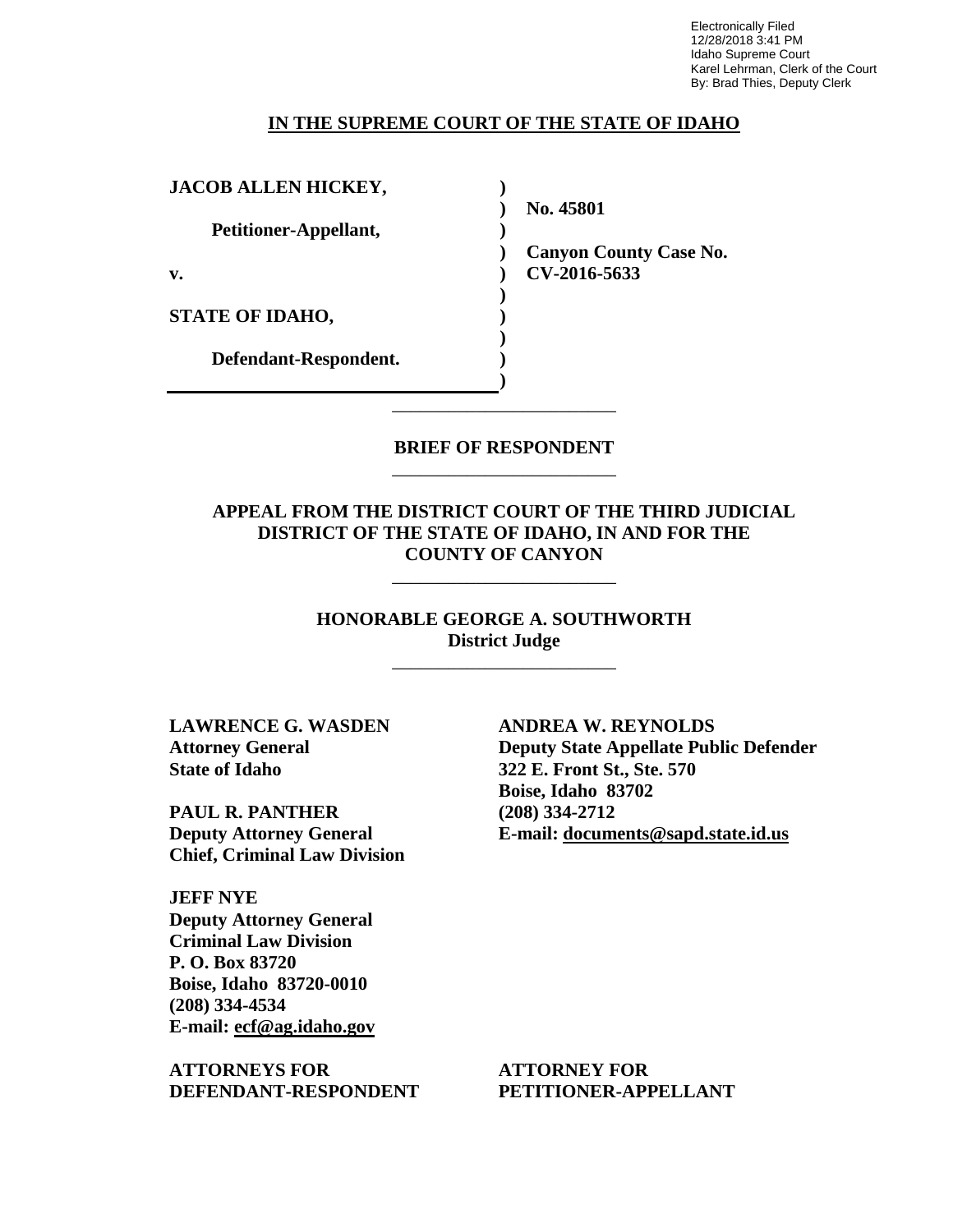# **TABLE OF CONTENTS**

| $\mathbf{I}$ . |                 | The District Court Did Not Prematurely Dismiss                                                                                                                                             |  |  |  |
|----------------|-----------------|--------------------------------------------------------------------------------------------------------------------------------------------------------------------------------------------|--|--|--|
|                | A.              |                                                                                                                                                                                            |  |  |  |
|                | <b>B.</b>       |                                                                                                                                                                                            |  |  |  |
|                | $\mathcal{C}$ . | The District Court Did Not Prematurely<br>Dismiss Hickey's Petition for Post-Conviction<br><b>Relief Because The District Court Dismissed</b><br>The Petition After Hickey Did Not Respond |  |  |  |
| II.            |                 | The District Court Properly Summarily Dismissed                                                                                                                                            |  |  |  |
|                | A.              |                                                                                                                                                                                            |  |  |  |
|                | <b>B.</b>       |                                                                                                                                                                                            |  |  |  |
| $\mathsf{C}.$  |                 | Hickey Has Failed To Show The District<br><b>Court Erred By Summarily Dismissing His</b>                                                                                                   |  |  |  |
|                |                 | 1.<br>The District Court Properly Dismissed<br>Claims 1 And 2 Because Hickey<br>Waived These Claims When He<br>Entered His Guilty Plea And Failed<br>To Provide Evidence To Support        |  |  |  |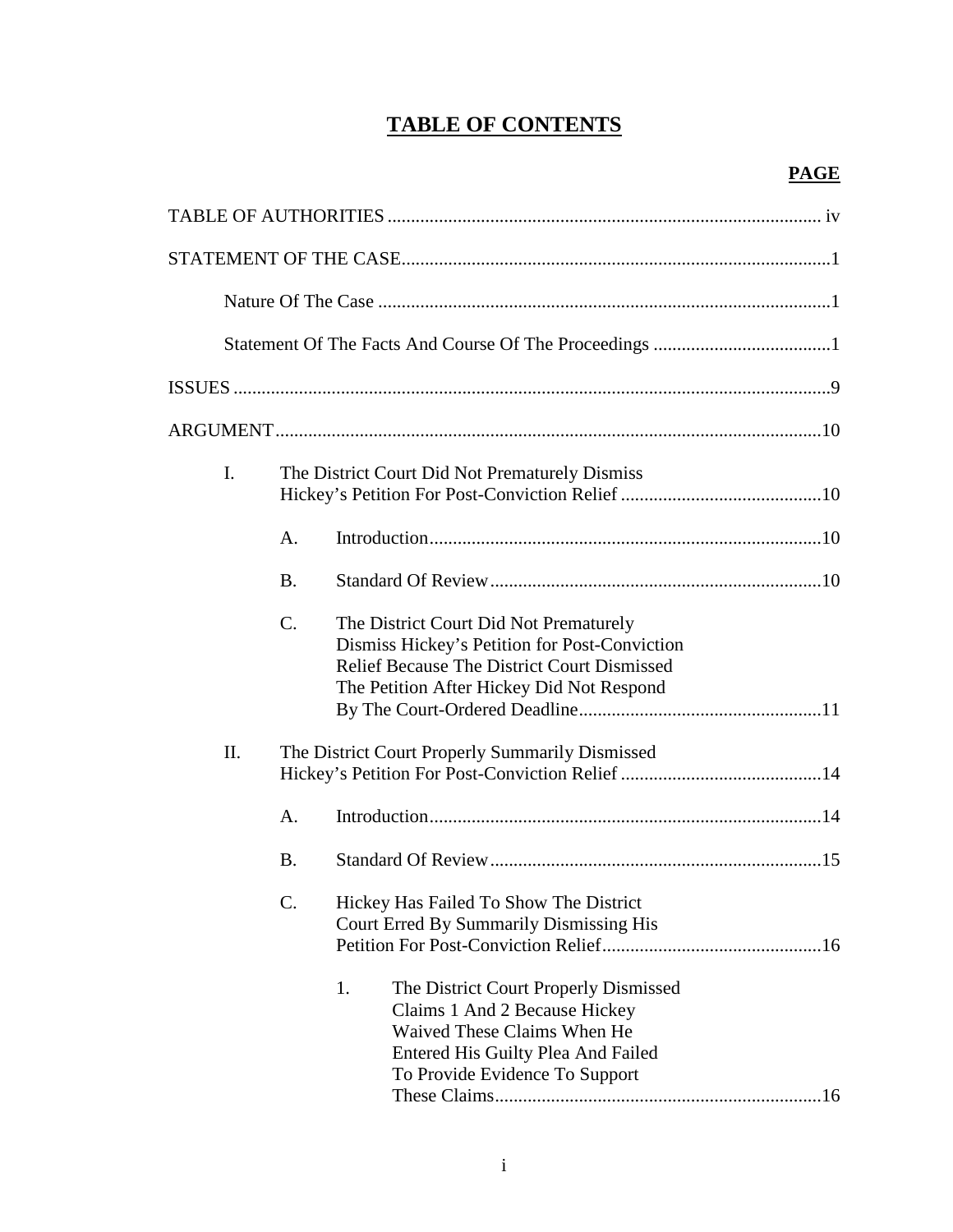| 2. |                 | The District Court Properly Dismissed |  |  |  |  |  |
|----|-----------------|---------------------------------------|--|--|--|--|--|
|    |                 | Claims 3, 4, And 5 Because Hickey     |  |  |  |  |  |
|    |                 | <b>Failed To Provide Admissible</b>   |  |  |  |  |  |
|    |                 |                                       |  |  |  |  |  |
|    | a.              | The district court properly           |  |  |  |  |  |
|    |                 | dismissed claims 3, 4, and 5          |  |  |  |  |  |
|    |                 | because Hickey failed to              |  |  |  |  |  |
|    |                 | present admissible evidence           |  |  |  |  |  |
|    |                 | showing he had the                    |  |  |  |  |  |
|    |                 | understanding capacity of a           |  |  |  |  |  |
|    |                 | person at the age of ten years        |  |  |  |  |  |
|    |                 |                                       |  |  |  |  |  |
|    | b.              | The district court properly           |  |  |  |  |  |
|    |                 | dismissed claim 3 for the             |  |  |  |  |  |
|    |                 | additional reason that Hickey         |  |  |  |  |  |
|    |                 | failed to allege, much less           |  |  |  |  |  |
|    |                 | present evidence to support,          |  |  |  |  |  |
|    |                 | any specific facts showing            |  |  |  |  |  |
|    |                 |                                       |  |  |  |  |  |
|    | $\mathcal{C}$ . | The district court properly           |  |  |  |  |  |
|    |                 | dismissed claim 4 for the             |  |  |  |  |  |
|    |                 | additional reason that the            |  |  |  |  |  |
|    |                 | record of the original                |  |  |  |  |  |
|    |                 | proceeding showed Hickey              |  |  |  |  |  |
|    |                 | understood that he would not          |  |  |  |  |  |
|    |                 | have a trial if he entered a          |  |  |  |  |  |
|    |                 | 27                                    |  |  |  |  |  |
|    | d.              | The district court properly           |  |  |  |  |  |
|    |                 | dismissed claim 5 for the             |  |  |  |  |  |
|    |                 | additional reason that Hickey         |  |  |  |  |  |
|    |                 | failed to present admissible          |  |  |  |  |  |
|    |                 | evidence showing he was not           |  |  |  |  |  |
|    |                 | mentally capable of forming           |  |  |  |  |  |
|    |                 | 28                                    |  |  |  |  |  |
|    |                 |                                       |  |  |  |  |  |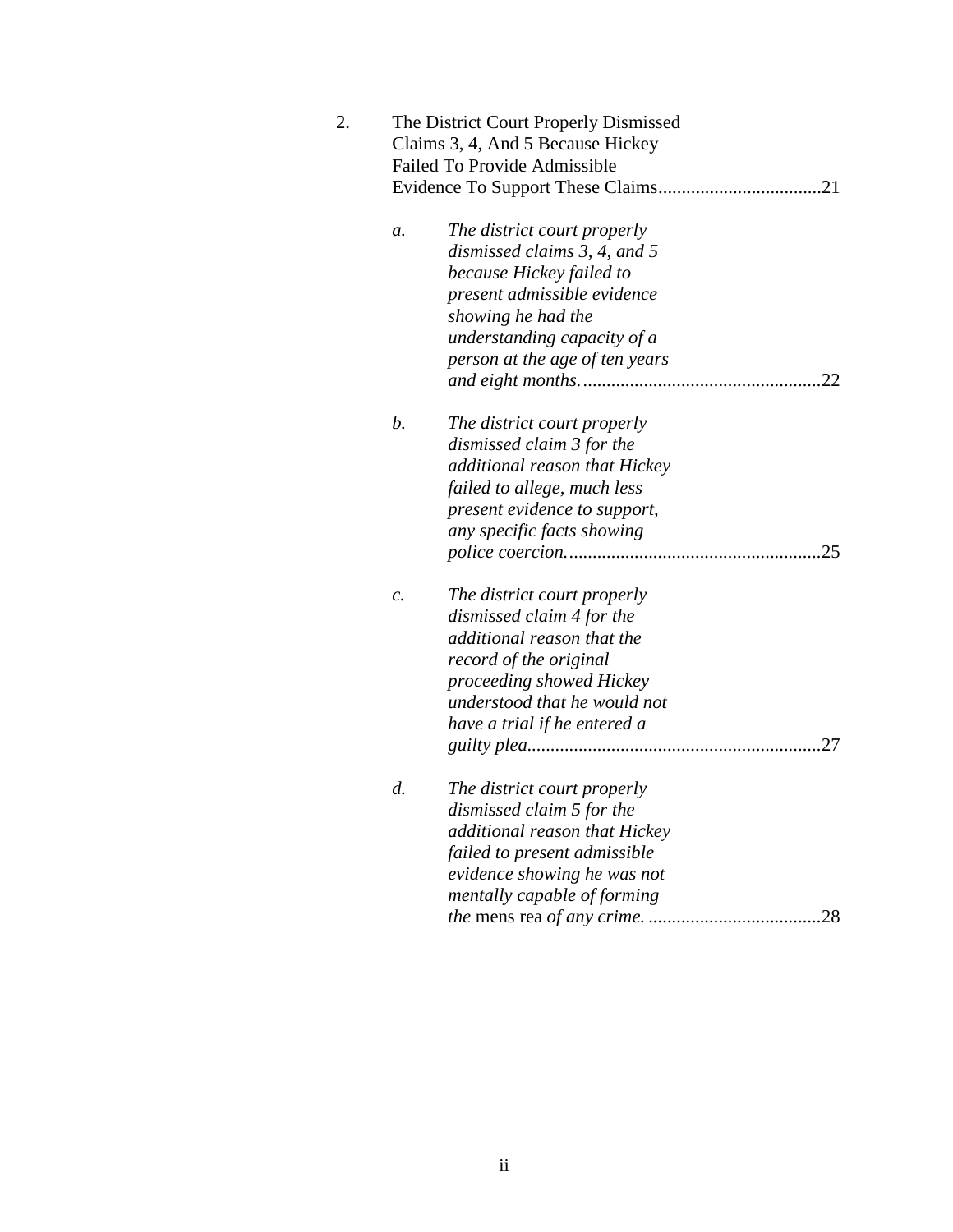| 3. | The District Court Properly Dismissed<br>All Of Hickey's Ineffective Assistance<br>Of Counsel Claims Because Hickey<br>Failed To Present Evidence Showing                                      |  |  |  |
|----|------------------------------------------------------------------------------------------------------------------------------------------------------------------------------------------------|--|--|--|
|    |                                                                                                                                                                                                |  |  |  |
|    | Hickey's ineffective assistance<br>$\mathfrak{a}.$<br>claim related to the police<br>interview is not properly                                                                                 |  |  |  |
|    | $\mathfrak{b}.$<br>The district court properly<br>dismissed Hickey's claim that<br>his attorney provided ineffective<br>assistance by failing to seek a                                        |  |  |  |
|    | The district court properly<br>$\mathcal{C}$ .<br>dismissed Hickey's claim that<br>his attorney provided ineffective<br>assistance by failing to present<br>evidence of Hickey's developmental |  |  |  |
|    |                                                                                                                                                                                                |  |  |  |
|    | .37                                                                                                                                                                                            |  |  |  |
|    | .37                                                                                                                                                                                            |  |  |  |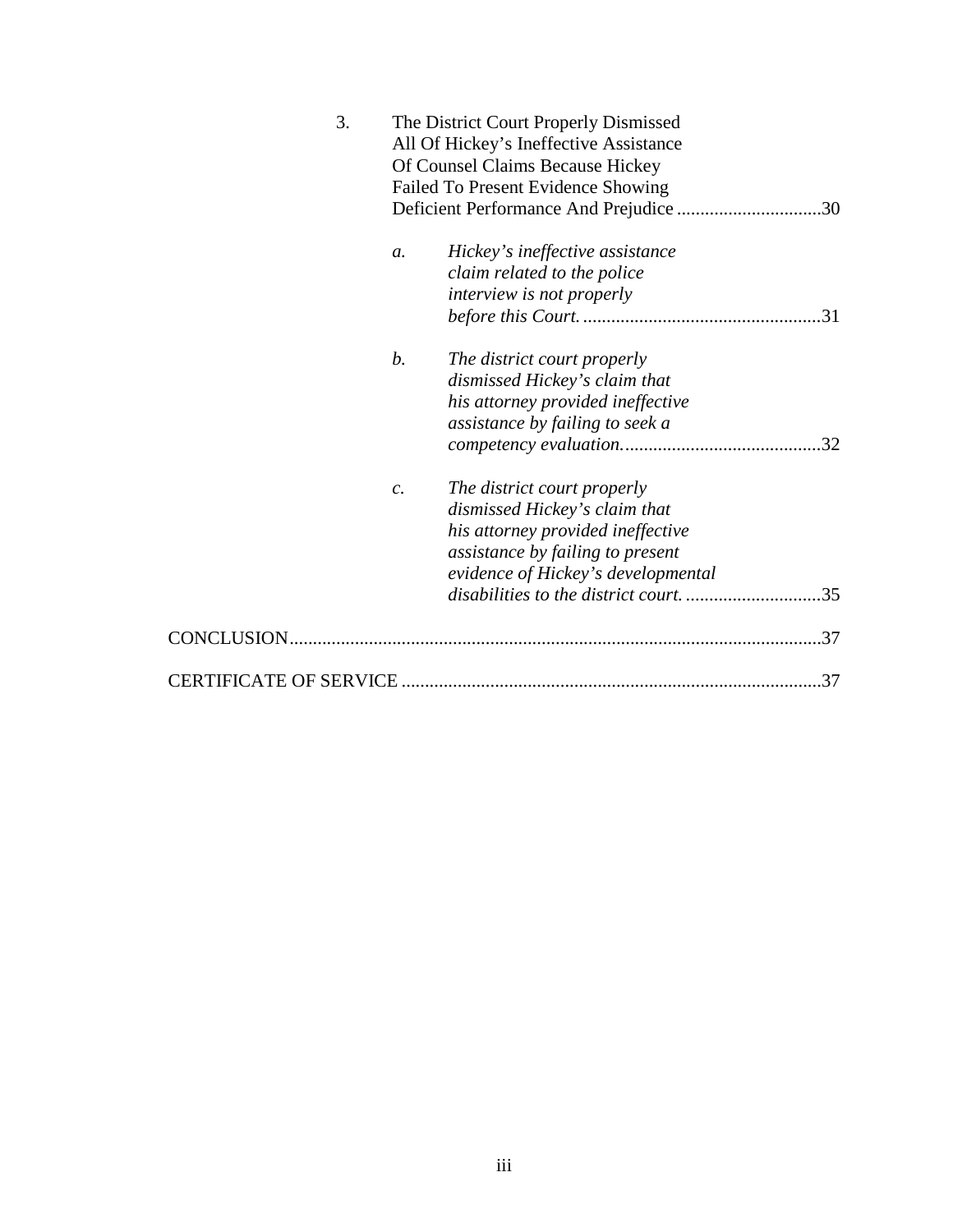# **TABLE OF AUTHORITIES**

| <b>CASES</b> | <b>PAGE</b> |
|--------------|-------------|
|              |             |
|              |             |
|              |             |
|              |             |
|              |             |
|              |             |
|              |             |
|              |             |
|              |             |
|              |             |
|              |             |
|              |             |
|              |             |
|              |             |
|              |             |
|              |             |
|              |             |
|              |             |
|              |             |
|              |             |
|              |             |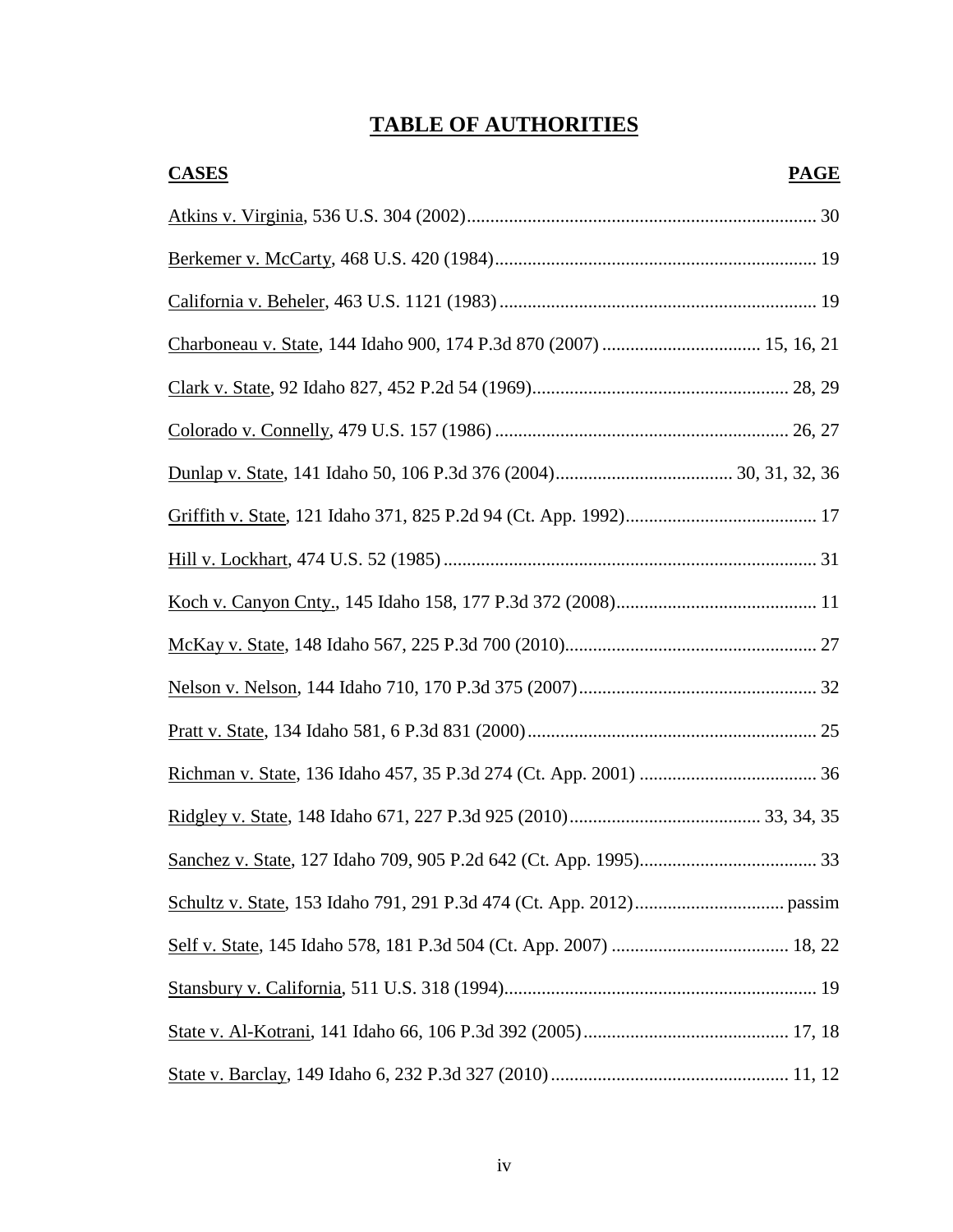| State v. Hickey, No. 43855, 2016 WL 3452066             |
|---------------------------------------------------------|
|                                                         |
|                                                         |
|                                                         |
|                                                         |
|                                                         |
|                                                         |
|                                                         |
|                                                         |
| Sun Valley Ranches, Inc. v. Prairie Power Coop.,        |
|                                                         |
| $C\mathbf{F}$ a $\mathbf{F}\mathbf{F}$ is $C\mathbf{F}$ |

# **STATUTES**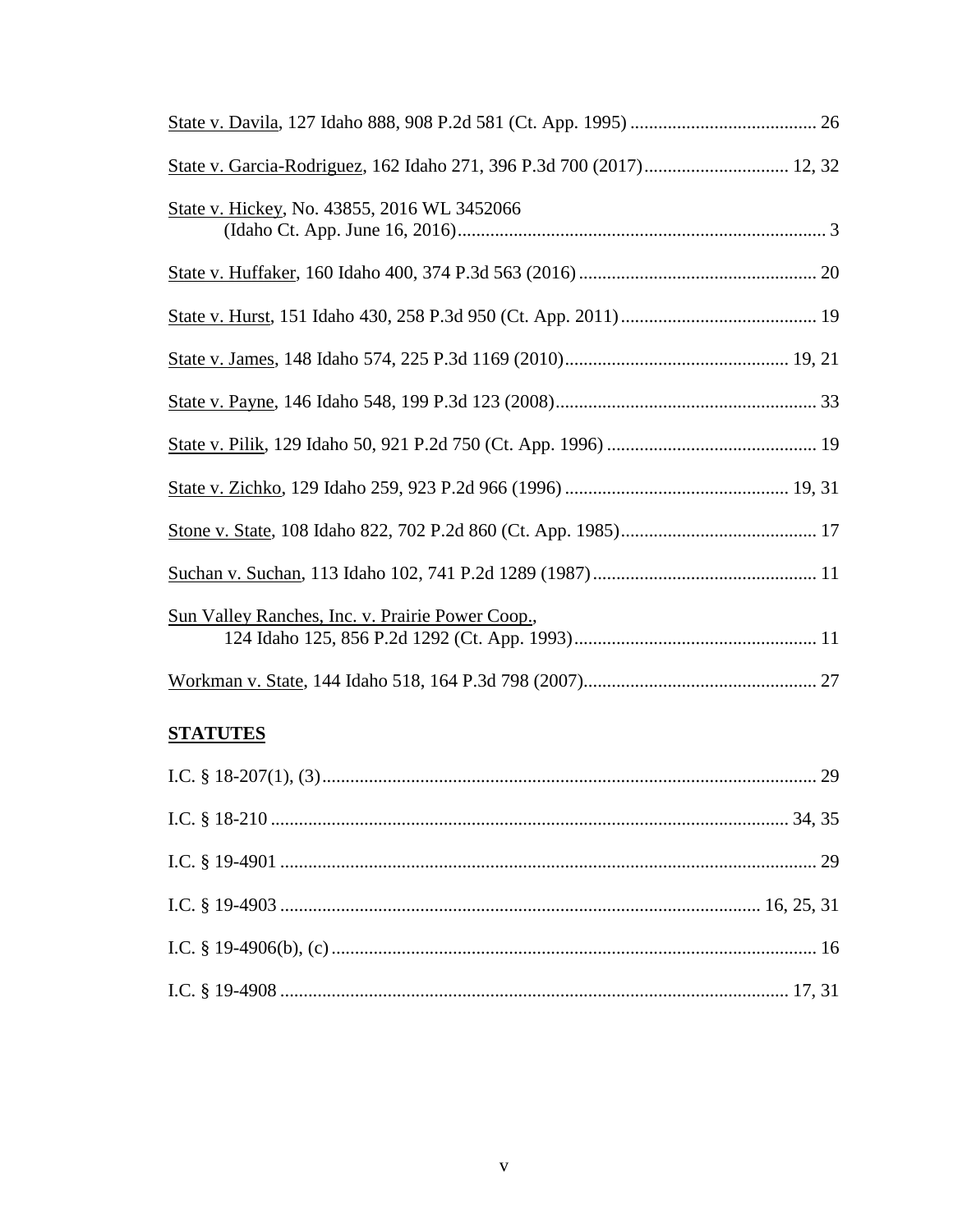#### STATEMENT OF THE CASE

## Nature Of The Case

Jacob Allen Hickey appeals from the district court's summary dismissal of his petition for post-conviction relief. He argues that the district court prematurely dismissed his petition prior to the date the district court set for Hickey to respond to the notice of intent to dismiss. He further argues that his claims should have survived summary dismissal on the merits.

#### Statement Of The Facts And Course Of The Proceedings

In December 2014, a fifteen-year-old high school student reported to the Nampa Police Department that Jacob Allen Hickey had raped her. (PSI, p.28.<sup>[1](#page--1-0)</sup>) The report set off an investigation that led to Detective Hale of the Nampa Police Department contacting Hickey to arrange a meeting. (PSI, p.37.) Hickey and Detective Hale met in a Burger King parking lot to discuss the allegations against Hickey. (Id.) Hickey denied raping the high school student. (Id.) Detective Hale "asked [Hickey] about taking a polygraph test to clear him from the investigation." (Id.) Hickey "said he would take the test." (Id.) Hickey and Detective Hale scheduled the polygraph examination for approximately one week later. (Id.)

At the scheduled time, Hickey voluntarily came to the police station to take the polygraph. (PSI, p.38.) Detective Palfreyman showed Hickey to the polygraph exam room, read him his Miranda rights, and administered the polygraph test. (PSI, pp.38-42.) Detective Hale watched from the observation room. (PSI, p.38.) After the first

 $\overline{a}$ 

<sup>&</sup>lt;sup>1</sup> The district court took judicial notice of the PSI.  $(R., p.205.)$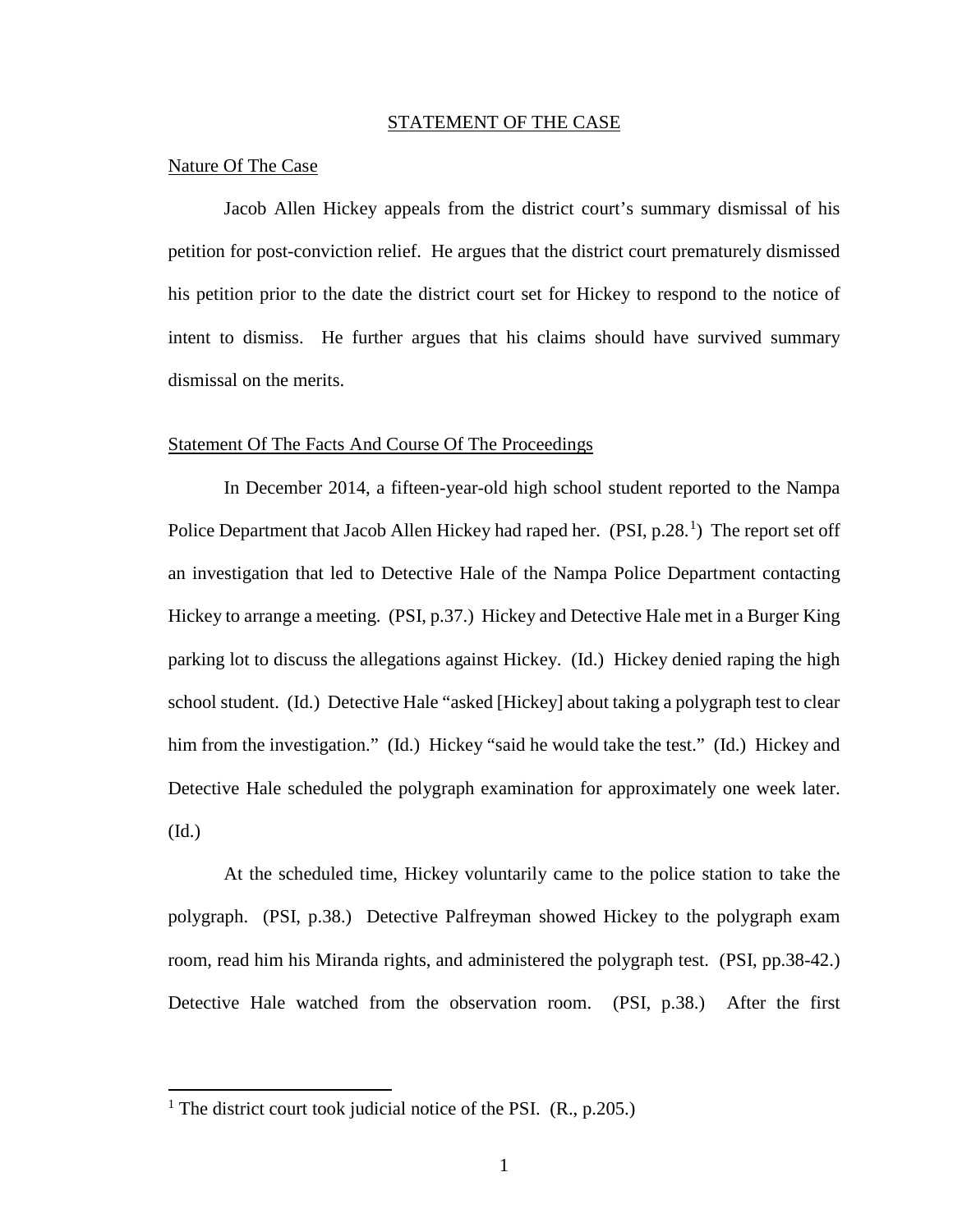examination, Detective Palfreyman went to the observation room and told Detective Hale that Hickey's denials concerning the rape "definitely showed deception" but Hickey could not hold still. (Id.) Detective Palfreyman said he would try a second polygraph test "just to see if the second run would be similar to the first." (Id.)

When Detective Palfreyman went back to the examination room, Hickey "seemed in sort of a panic and told Det. Palfreyman he couldn't take the test again, that he was supposed to be back to work and should be going." (Id.) "Det. Palfreyman told [Hickey] he would go find [Detective Hale] and let [Detective Hale] know and asked [Hickey] to wait in an<sup>[]</sup> adjacent room for a minute." (Id.) Hickey went to a second interview room and immediately adjusted the thermostat to "turn[] up the heat because he was so cold." (Id.)

Detective Hale went to the interview room and spoke with Hickey. (PSI, pp.38- 39.) During the course of their conversation, Hickey told Detective Hale his version of what had happened with the high school student. (PSI, p.39.) According to Hickey, the high school student "came onto him" and the two of them had sex. (PSI, p.39.) Hickey asked Detective Hale "what was going to happen to him now." (PSI, p.40.) Detective Hale said he "wasn't real sure" and he "would have to talk with the prosecutor." (Id.) After their conversation, Detective Hale walked Hickey to the lobby and told Hickey that he would be in touch with Hickey by phone. (Id.)

The state charged Hickey by Information with lewd conduct with a minor child under sixteen. (R., pp.23-24.) As part of a plea agreement, Hickey pled guilty to an amended charge of felony injury to a child. (R., p.36.) At the sentencing hearing, Hickey's attorney informed the district court that Hickey "does suffer from some mental health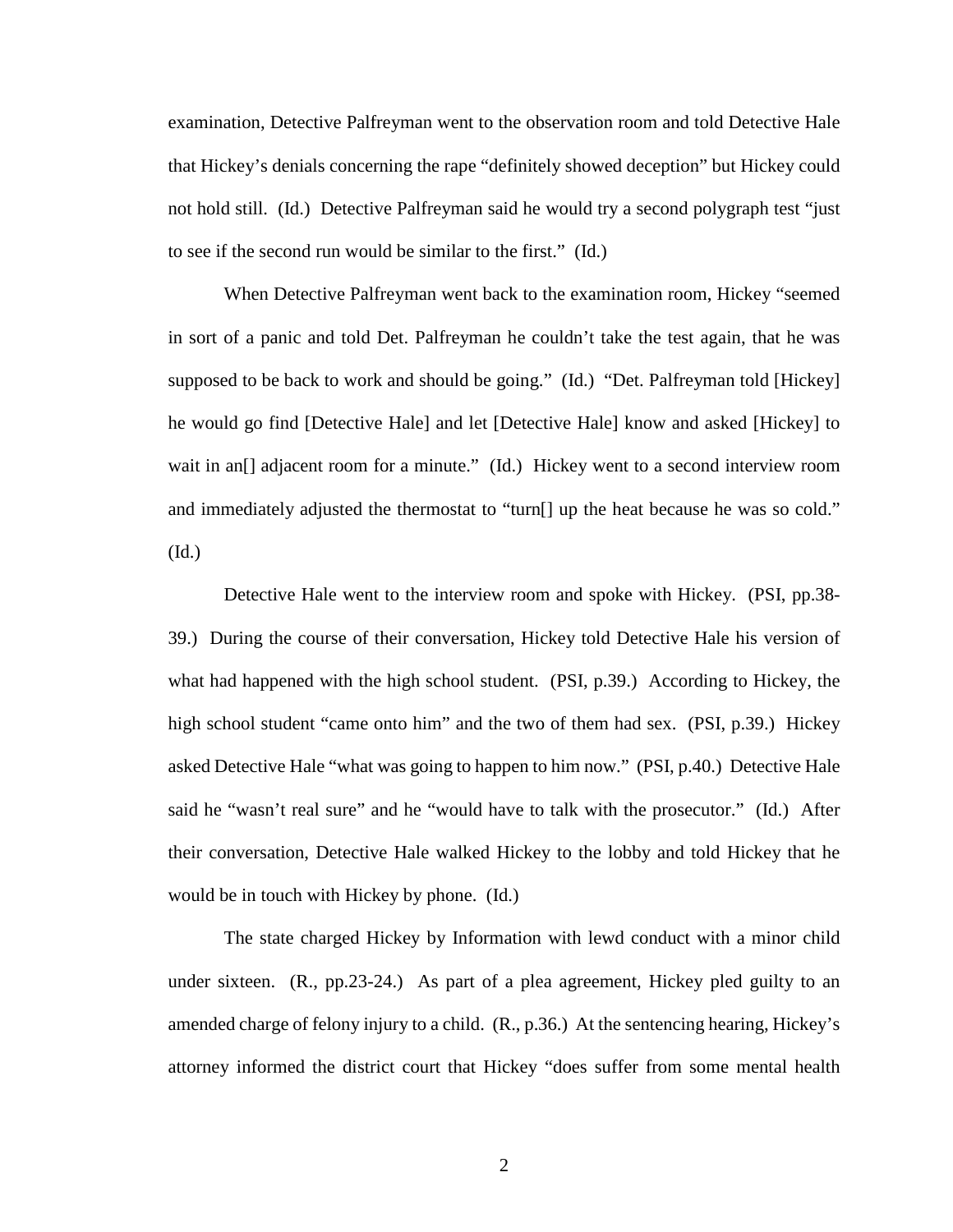issues": "He has Asperger's. He's autistic. He deals with ADHD." (12/9/2015 Tr., p.31, Ls.10-14.<sup>[2](#page--1-0)</sup>) The district court also had access to an Idaho Standard Mental Health Assessment from 2012 (PSI, pp.53-59), a Mental Health Examination Report from 2015 (PSI, pp.60-62), a GAIN-I Recommendation and Referral Summary (PSI, pp.63-75), and a Psychosexual Evaluation (PSI, pp.76-131), all of which discussed Hickey's cognitive abilities. The district court imposed a sentence of two years fixed and six years indeterminate. (R., p.36.)

Hickey appealed from the district court's judgment, arguing that the district court should have granted him probation and that his sentence was excessive. State v. Hickey, No. 43855, 2016 WL 3452066, at \*1 (Idaho Ct. App. June 16, 2016). The Idaho Court of Appeals affirmed Hickey's sentence in an unpublished decision. Id.

On June 16, 2016, Hickey filed, pro se, a petition for post-conviction relief. (R., pp.8-12.) The district court appointed counsel to represent Hickey in the post-conviction proceeding. (R., p.15; see R., p.134.) Hickey's post-conviction counsel filed an Amended Petition for Post-Conviction Relief. (R., pp.185-88.) The district court listed Hickey's post-conviction claims as follows:

- 1. Petitioner was not allowed to discontinue his interview with the police and leave when he indicated he wanted to do so.
- 2. Petitioner was not allowed to consult with an attorney during his custodial interrogation even though he specifically and unequivocally asked to do so.
- 3. Because of his developmental disability, petitioner was coerced and/or misled in making a false confession to police.
- 4. Because of his developmental disability, Petitioner did not enter his guilty plea knowingly and voluntarily. Rather, Petitioner believed he was not entering a guilty plea and that he was going to have the opportunity for a jury trial in his criminal case.

 $\overline{a}$ 

 $2^2$  The transcript of the sentencing hearing is located on pages 88-112 of the record.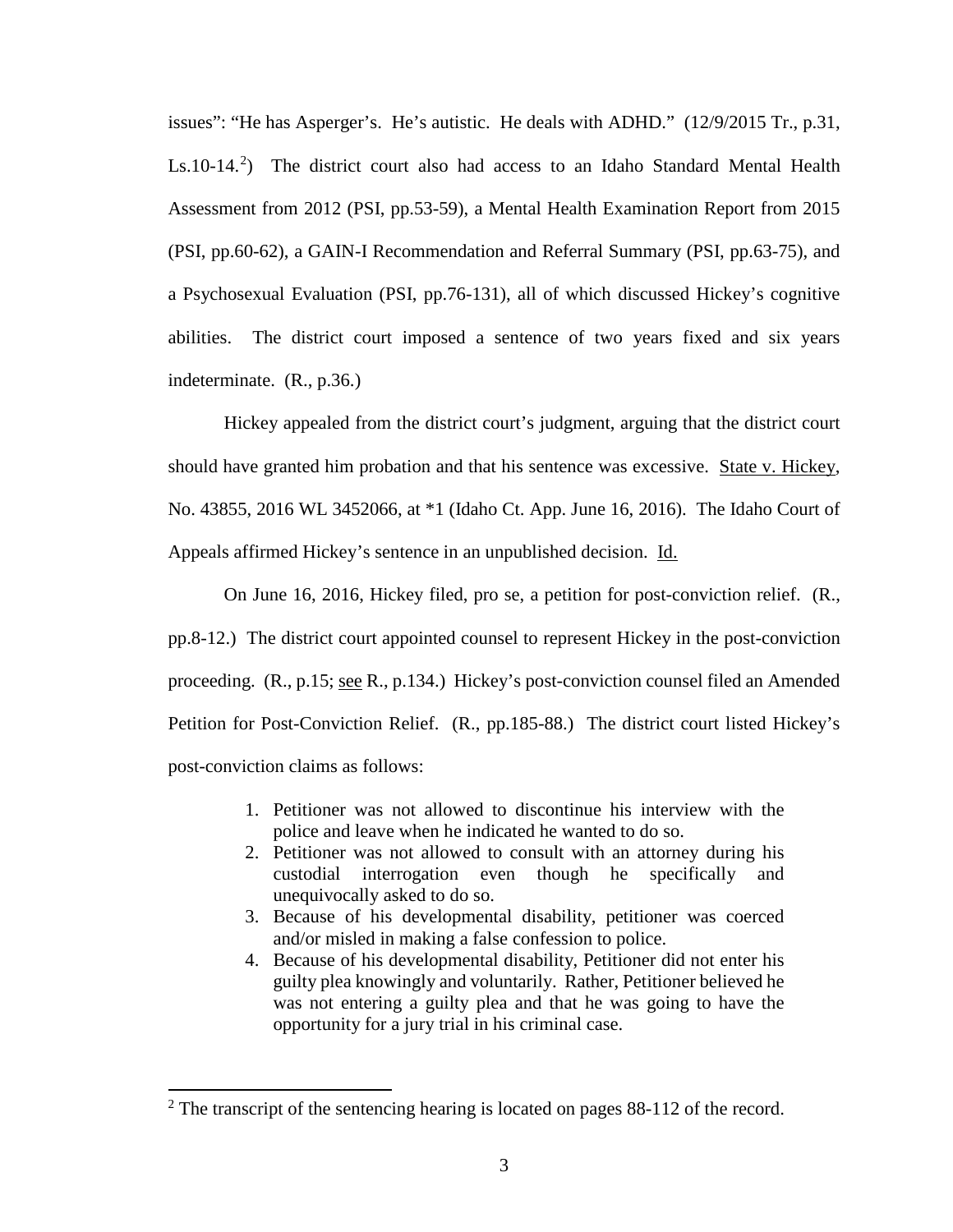- 5. Because of his developmental disability, Petitioner was not mentally capable of forming the *mens rea* necessary to be guilty of committing any crime.
- 6. Ineffective assistance of counsel:
	- a. My public defender did not represent me the way I wished.
	- b. My public defender refused to present the proper evidence.
	- c. My counsel failed to attempt to obtain an I.C. § 18-211 examination.
	- d. My counsel failed to present evidence to the court that I am disabled.
	- e. My counsel failed to adequately advise me that I was entering a guilty plea to felony injury to a child on October 9, 2015 at my District Court Arraignment.

## (R., p.226 (footnote omitted).)

Hickey also provided the district court with an affidavit in support of his postconviction petition. (R., pp.150-52.) Hickey attached five exhibits to his affidavit.

Exhibit A was a Psychological Assessment from 2009. (R., pp.154-58.) The assessment concluded that "overall [Hickey] is functioning within the 'low average' range of intelligence compared to others of his chronological age." (R., p.158.)

Exhibit B was an Idaho Standard Mental Health Assessment from 2012. (R., pp.159-65.) The assessment indicated that Hickey graduated from high school, lived with his girlfriend, and had worked at a waterpark and in fast food restaurants. (R., pp.159, 161.) According to the author of the assessment, "[t]he defendant showed no signs of any gross thought disorder. His answers pertained to the questions asked and were organized." (R., p.162.) "Intellectually, this writer would likely put him in the low-normal range based on answers regarding general knowledge, abstract thinking, and his ability to respond to scenario-based judgment situations." (R., p.163.)

Exhibit C was a Report of Adaptive Behavior Testing from 2014. (R., pp.166-69.) The report spoke to Hickey's "Broad Independence," which the report defined as "a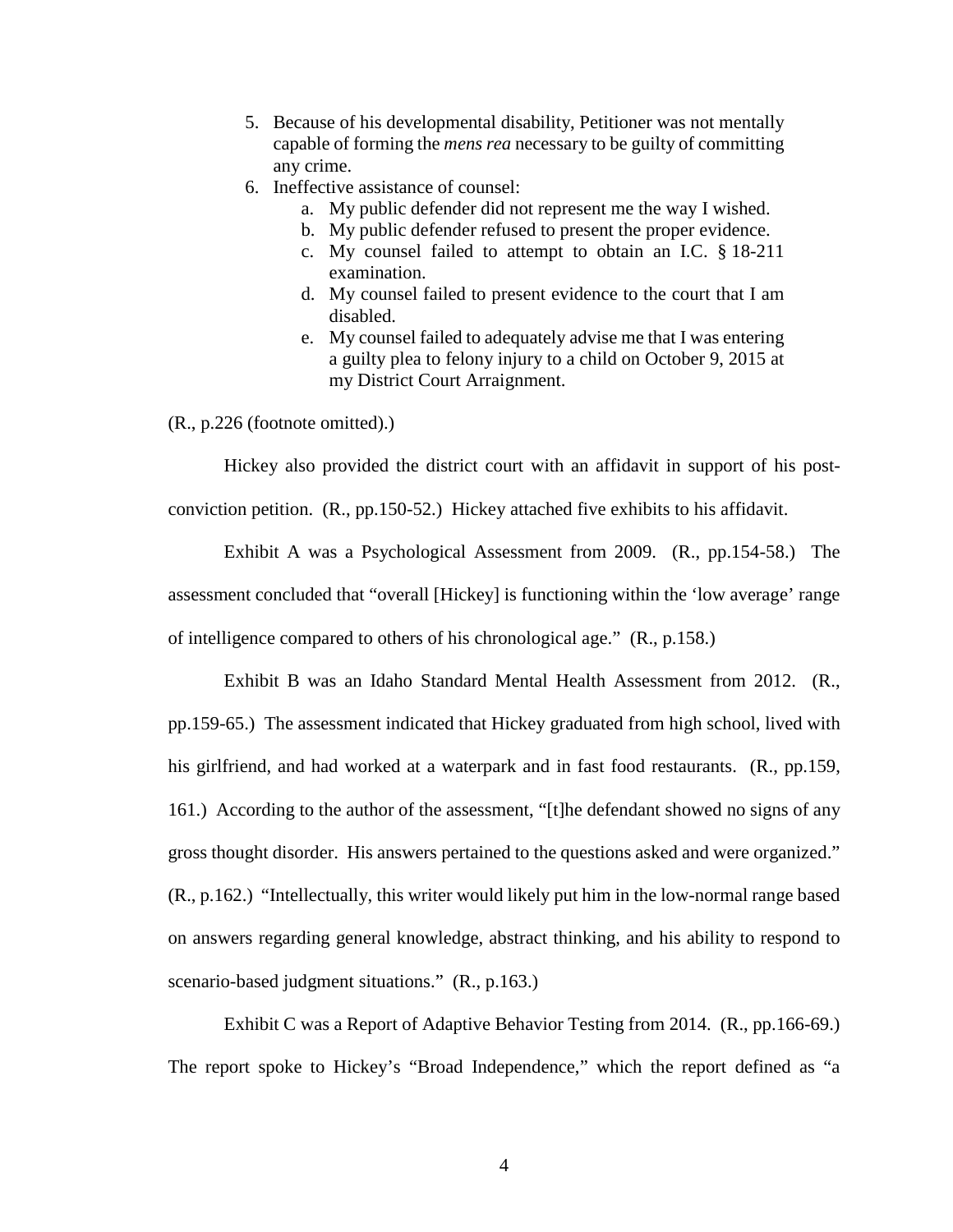measure of overall adaptive behavior based on an average of four different areas of adaptive functioning: motor skills, social interaction and communication skills, personal living skills, and community living skills." (R., p.166.) According to the report, Hickey's "Broad Independence . . . is comparable to that of the average individual at age 10 years 8 months." (Id.)

Exhibit D was a Medical, Social and Developmental Assessment Summary from 2015. (R., pp.170-82.) As its name suggests, the Medical, Social and Developmental Assessment Summary simply summarized evaluations that Hickey had in the past using information gathered from an interview with Hickey and his mother and other records. (Id.)

 Exhibit E was an Annual DD Eligibility Approval Notice from 2015. (R., pp.183- 84.) The notice informed Hickey that the Idaho Department of Health and Welfare "determined you qualify for developmental disability services" and provided Hickey his individualized budget. (R., p.183.) The notice did not explain the basis for Hickey's eligibility for developmental disability services. (See R., pp.183-84.)

 On October 26, 2017, the district court filed a Notice of Intent to Dismiss Petition. (R., pp.225-32.) The district court put Hickey on notice that it intended to dismiss all of his claims and gave its reasons for doing so. (Id.) The district court planned on dismissing claims 1 and 2 because "Hickey fails to support claims 1 and 2 with admissible evidence" and because, "upon entry of a valid plea, all non-jurisdictional defenses are waived." (R., pp.228-29.) The district court planned on dismissing claims 3, 4, and 5 because Hickey did not present admissible evidence to support his allegations regarding the extent of his developmental disabilities, and the record contradicted Hickey's allegations. (R., p.229.)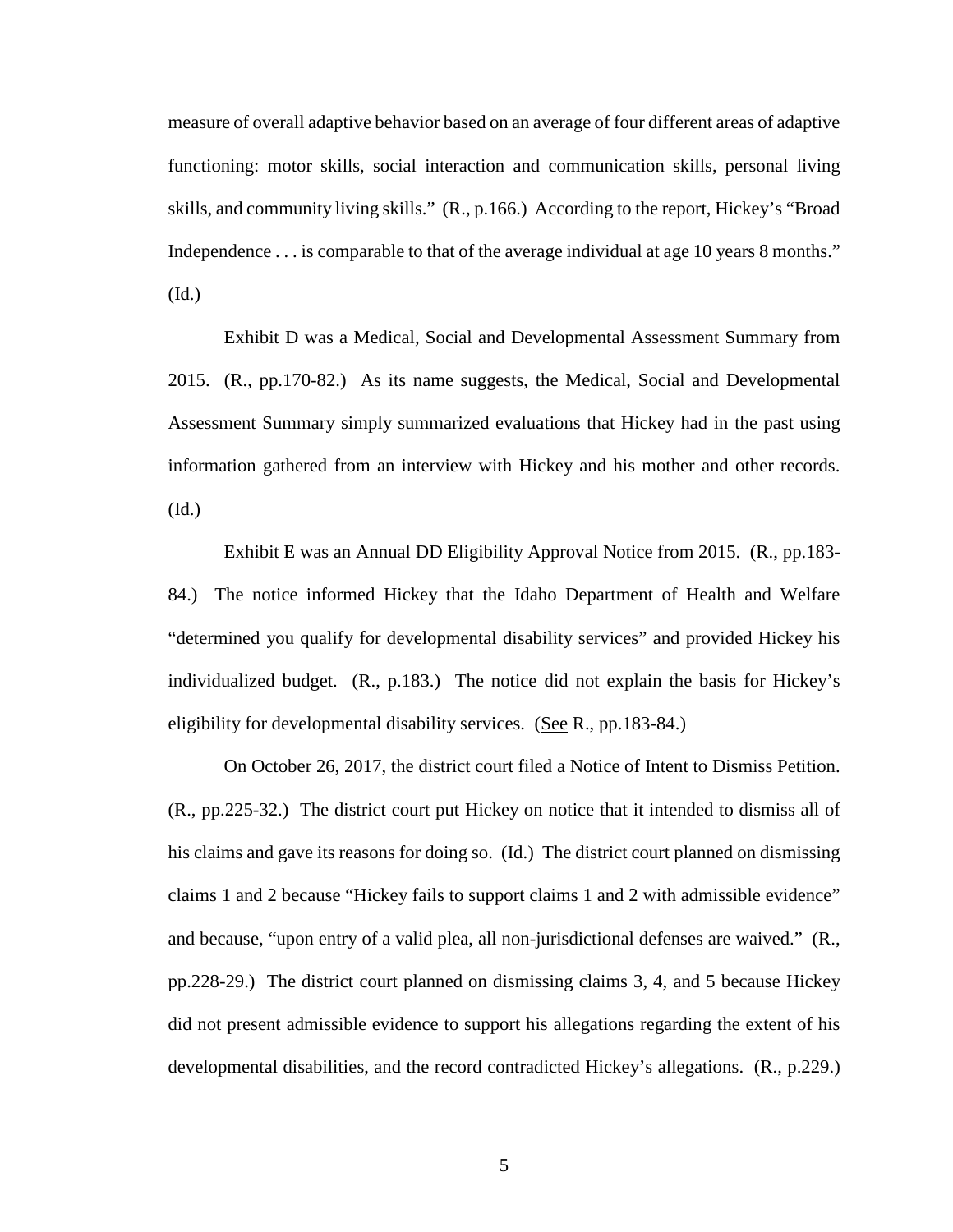The district court planned on dismissing "claims 6(a), (b), and (e) [because] Hickey fails to provide any factual showing that his public defender did not represent him the way he wished, refused to present evidence, or inadequately advised him he was entering a guilty plea." (R., p.231.) The district court also noted that the transcripts in the record contradicted Hickey's allegations. (Id.) The district court planned on dismissing claims 6(c) and (d) because the district court had already denied a mental competency evaluation in the post-conviction proceeding on the basis that it could "find[] no indication he lacked the capacity to understand the proceedings against him or to assist in his defense." (Id.) The notice of intent to dismiss also informed Hickey that he had until November 13, 2017, to respond. (R., p.232.)

On November 13, 2017, Hickey filed a motion asking for additional time to file a response to the notice of intent to dismiss. (R., pp.236-38.) Hickey explained that he wanted the additional time to gather evidence, including an affidavit from Hickey's former attorney and a complete evaluation of Hickey "in order to determine his I.Q., his age level in comprehending information, his ability to make informed decisions as it relates to the criminal justice matters, and his ability to assist in his own defense if a jury trial was ordered in this matter." (R., p.237.)

 On November 29, 2017, the district court entered an Order Extending Time to File Response to Notice of Intent to Dismiss Petition. (R., pp.240-41.) The order stated that "the time for Petitioner's counsel to file a response to the Notice of Intent to Dismiss Petition in this matter shall be extended to the 15 day Fecember [sic], 2017 by 5:00 o'clock p.m." (R., p.240.)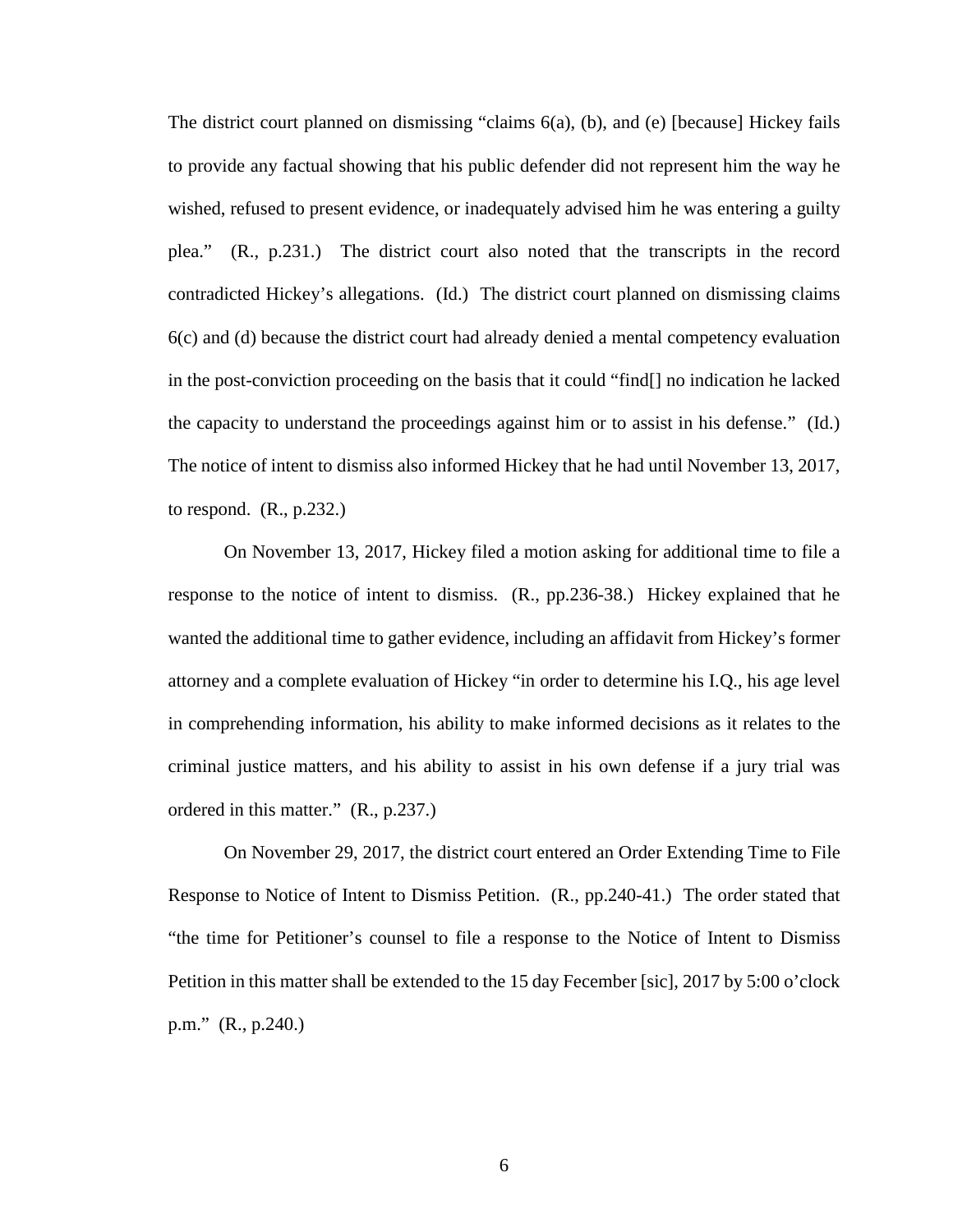On December 22, 2017, the state filed a Motion for Entry of Dismissal. (R., pp.242- 43.) The state asked the district court to dismiss Hickey's petition because "[t]he Petition has failed to provide material evidence to controvert the Court's Notice of Intent to Dismiss, and the time has ran expired on the extension." (R., p.243.)

On January 12, 2018, the district court entered an Order Dismissing Petition for Post-Conviction Relief. (R., pp.245-46.) The district court noted that, although it had "extended the time to file a response to December 15, 2017," Hickey had failed to file anything before December 15, 2017, and failed to respond in any way to the state's motion to dismiss. (R., p.246.) The district court dismissed Hickey's petition. (R., pp.246, 248.)

On January 25, 2018, Hickey filed a Motion for Reconsideration asking the district court to reconsider the dismissal of his post-conviction petition. (R., pp.250-57.) Hickey's motion made no mention of his failure to file a response in the time allotted by the district court. (See id.) Instead, Hickey spent the entire motion arguing that his claims for postconviction relief should survive summary dismissal on the merits. (See id.) To support his claims related to the police interview, Hickey pointed to his affidavit. (R., pp.252-53.) To support his claims related to his developmental disability, Hickey claimed the evidence showed "that he has the understanding capacity of a person at the age of 10 years and 8 months." (R., p.255.) To support his ineffective assistance of counsel claims, Hickey pointed to his affidavit and argued that his trial counsel should have discovered that he was developmentally disabled. (R., pp.256-57.)

 On March 14, 2018, the district court entered an Order Denying Plaintiff's Motion for Reconsideration. (R., pp.271-82.) The order did not rely on the untimeliness of Hickey's response. (See id.) Instead, the district court addressed the merits of Hickey's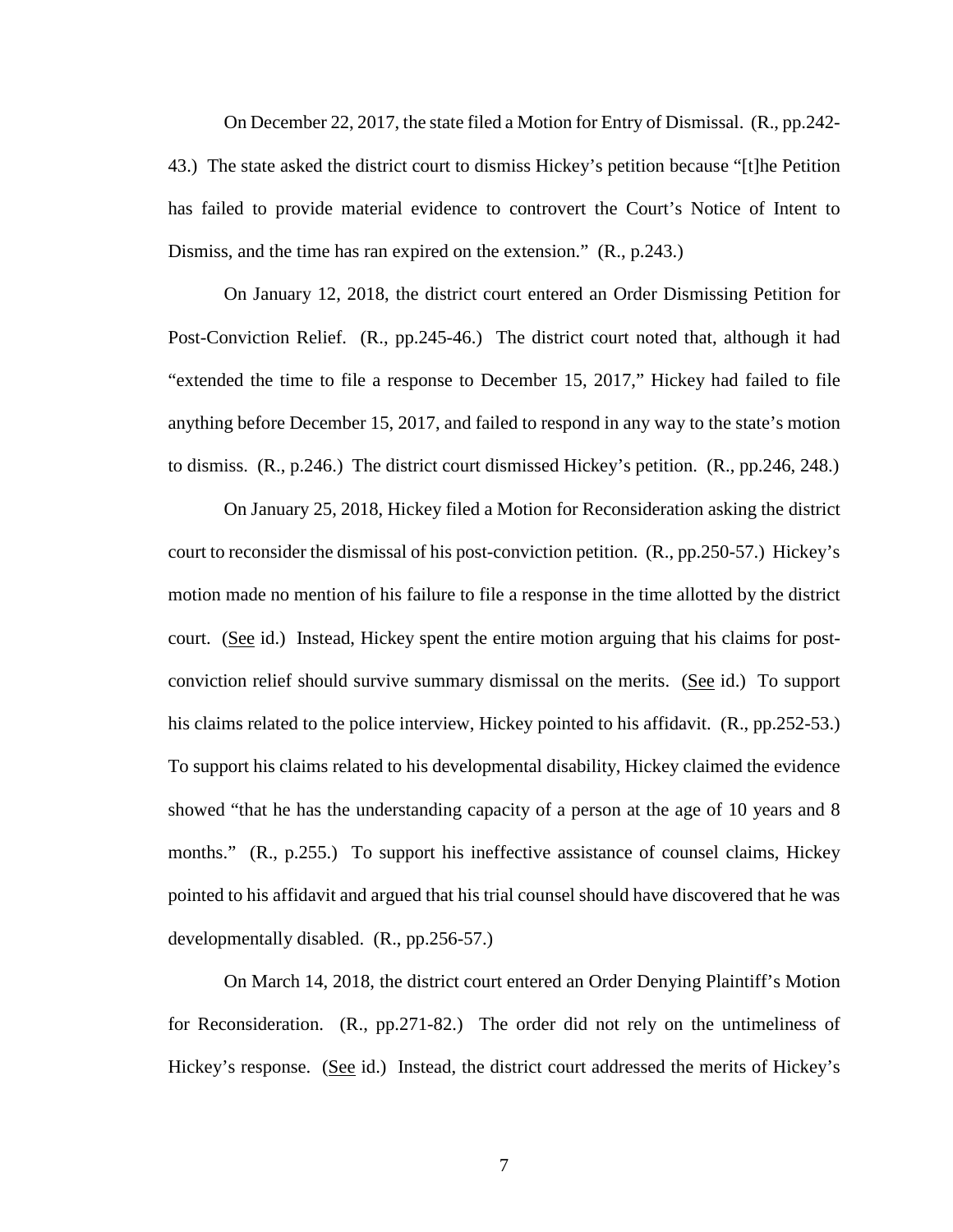response contained in his motion for reconsideration. (See id.) The district court rejected Hickey's contention that the evidence showed that "he has the 'understanding capacity' of a person at the age of 10 years and 8 months." (R., p.276 ("This statement is false.").) "Hickey attached as Exhibit C a report of adaptive behavior testing, measuring functional independence—not 'understanding capacity.'" (Id.) The district court also rejected Hickey's claim that he had "diminished cognitive abilities" as "unsupported by the record." (R., p.277.) The district court pointed out numerous places in the record that indicated Hickey had, at worst, low-average intelligence. (R., pp.276-77.)

The district court also found that, based on the transcripts of the change-of-plea hearing and the sentencing hearing, Hickey's allegation that he did not enter his plea knowingly and voluntarily found no support in the record. (R., pp.277-78.) Finally, the district court also found no support in the record for Hickey's contention that he had been in custody during the interrogation. (R., pp.278-79.)

Hickey timely appealed from the Final Judgment dismissing his petition for postconviction relief. (R., pp.264-67.)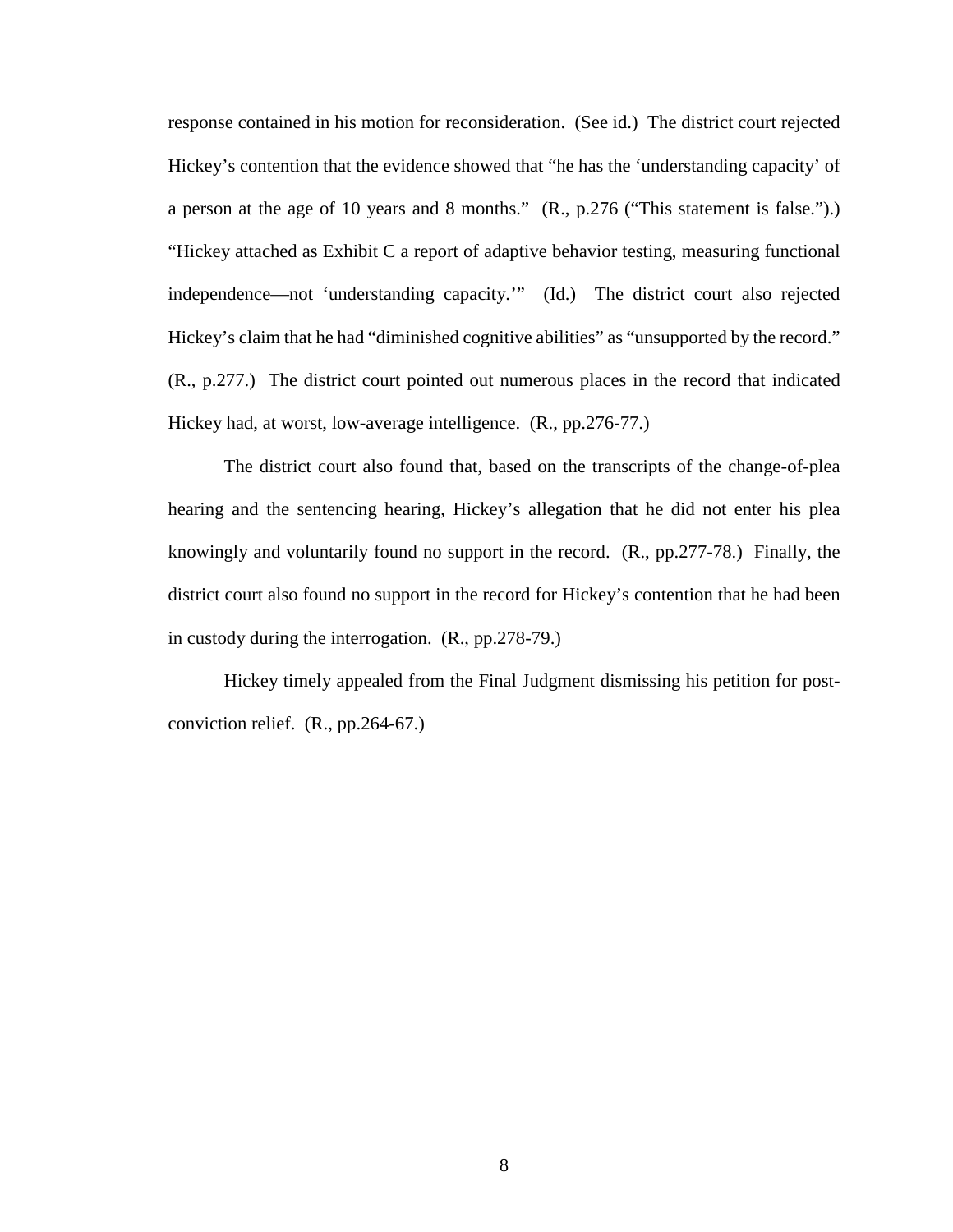# **ISSUES**

Hickey states the issues on appeal as:

- I. Did the district court err in summarily dismissing Mr. Hickey's petition for post-conviction relief?
- II. Did the district court err in denying Mr. Hickey's motion for reconsideration of the order summarily dismissing his petition for post-conviction relief?

(Appellant's brief, p.5.)

The state rephrases the issues as:

- I. Has Hickey failed to show that the district court dismissed his petition for postconviction relief prior to the date the district court set for Hickey to respond to the notice of intent to dismiss?
- II. Has Hickey failed to show that the district court erred in denying his motion to reconsider the order dismissing his petition for post-conviction relief?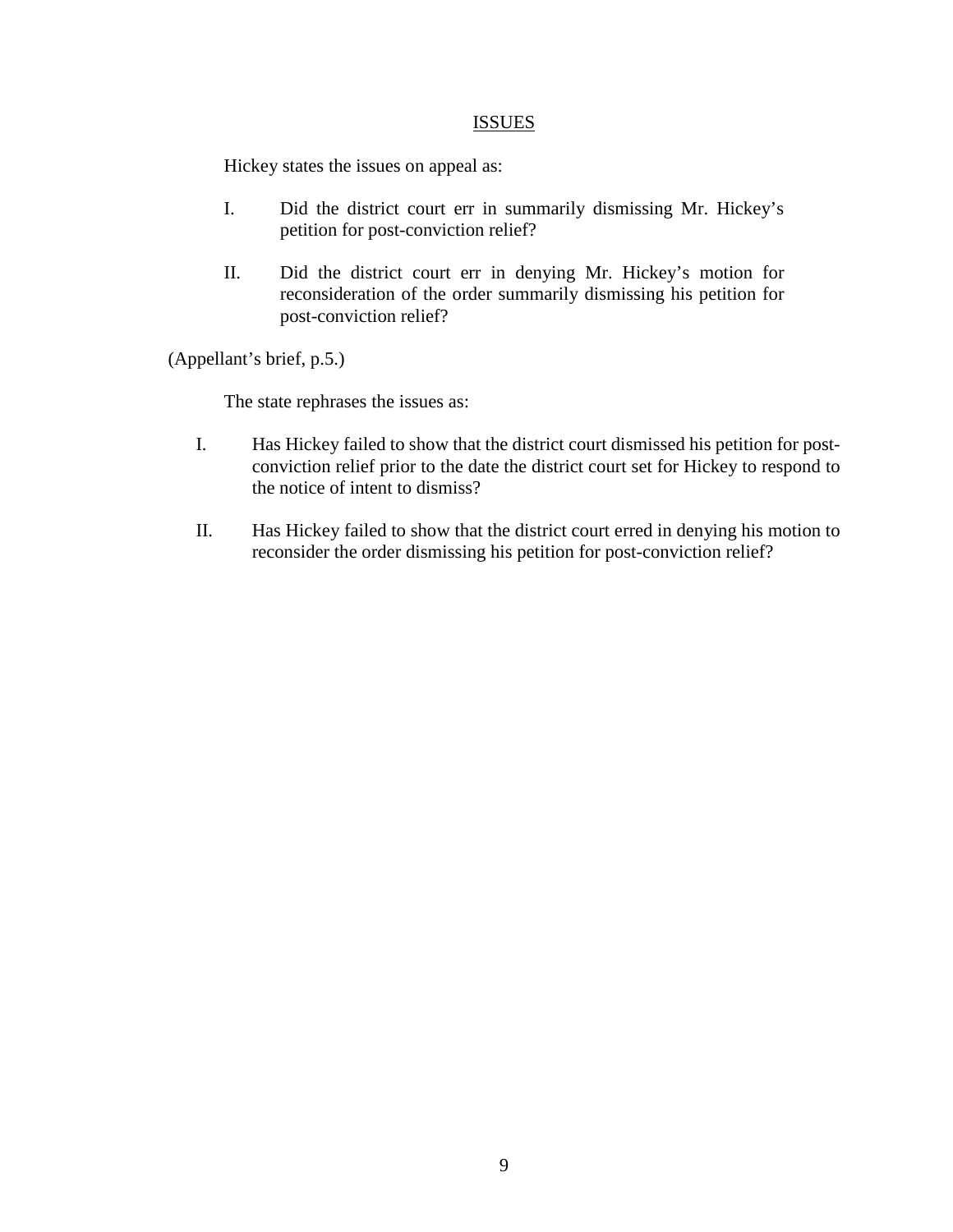#### ARGUMENT

# I. The District Court Did Not Prematurely Dismiss Hickey's Petition For Post-Conviction Relief

#### A. Introduction

The district court did not dismiss Hickey's petition for post-conviction relief prior to the date the district court set for Hickey to respond to the notice of intent to dismiss. For the first time on appeal, Hickey claims that the district court extended his time to respond to the notice of intent to dismiss to February 15, 2018. That is neither what the district court's order said nor what any party or the district court believed in the proceeding below. Moreover, Hickey responded to the notice of intent to dismiss in his motion for the district court to reconsider the dismissal of his petition, and the district court addressed the merits of Hickey's response in its order denying the motion to reconsider. In short, Hickey has asserted on appeal an argument he waived in the district court that is based on an incorrect reading of the record to address an issue that is moot. He is entitled to no relief.

## B. Standard Of Review

Hickey incorrectly suggests that this Court should apply the same standard of review on this issue as it does when reviewing the substance of a district court's summary dismissal of a post-conviction petition. (See Appellant's brief, p.6.) The issue here, however, is whether the district court's order extending the time in which Hickey could respond to the notice of intent to dismiss gave Hickey until December 15, 2017, or until February 15, 2018. (See Appellant's brief, pp.7-8.) The district court read its own order as extending the time only until December 15, 2017. (R., p.246.) The interpretation of an unambiguous court order presents a question of law over which the appellate court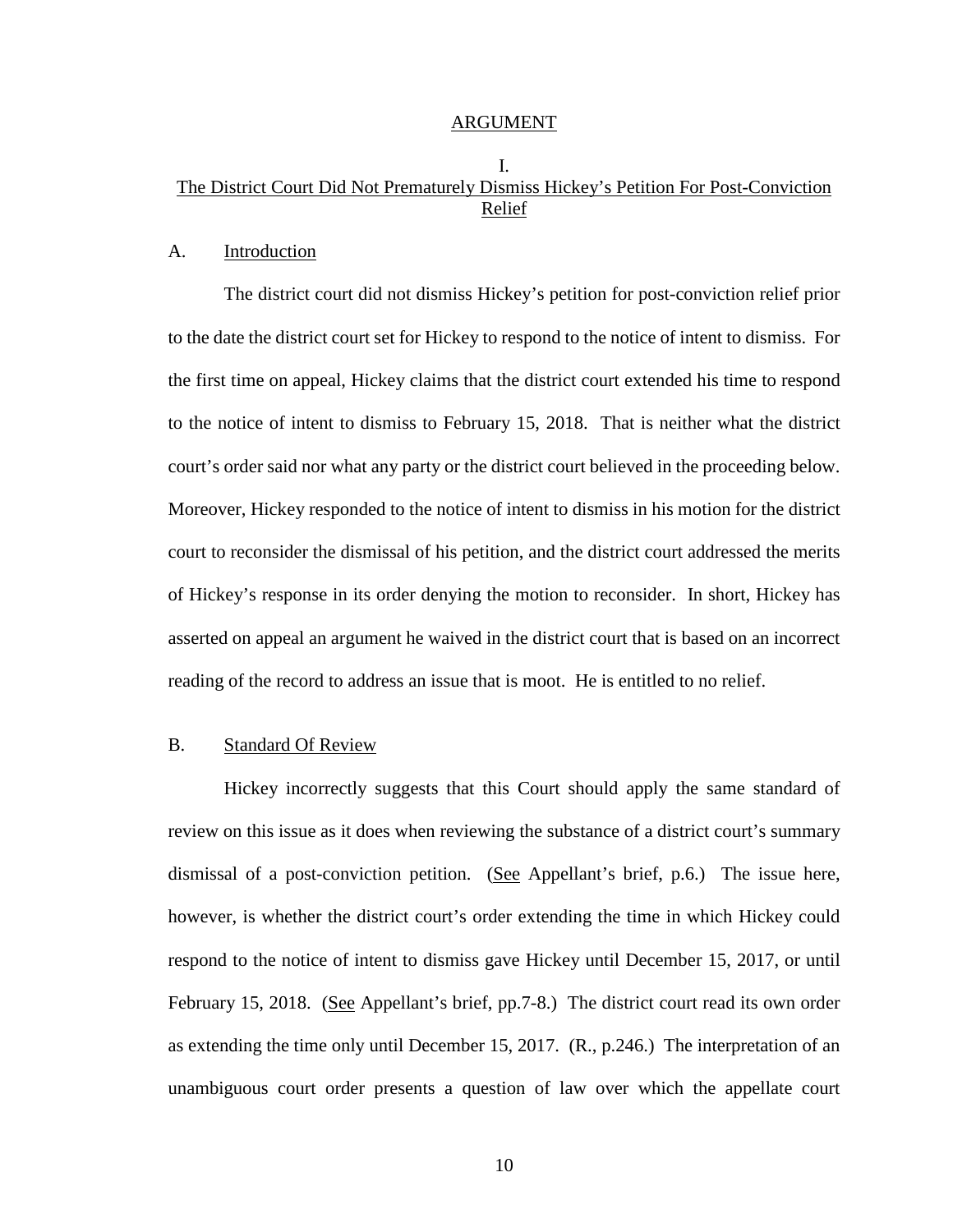exercises free review. Suchan v. Suchan, 113 Idaho 102, 106, 741 P.2d 1289, 1293 (1987); Sun Valley Ranches, Inc. v. Prairie Power Coop., 124 Idaho 125, 131, 856 P.2d 1292, 1298 (Ct. App. 1993). The interpretation of an ambiguous court order, on the other hand, presents a question of fact. Suchan, 113 Idaho at 106, 741 P.2d at 1293. Where the order is reasonably subject to conflicting interpretations, the appellate court must accept the trial court's interpretation, particularly when the trial court is interpreting its own order, unless that interpretation is clearly erroneous. Id. at 107-08, 741 P.2d at 1294-95.

"Justiciability issues, such as mootness, are freely reviewed." State v. Barclay, 149 Idaho 6, 8, 232 P.3d 327, 329 (2010).

# C. The District Court Did Not Prematurely Dismiss Hickey's Petition for Post-Conviction Relief Because The District Court Dismissed The Petition After Hickey Did Not Respond By The Court-Ordered Deadline

Hickey's argument that the district court dismissed his petition prior to the date the district court set for Hickey to respond is moot, waived, and meritless. First, the issue of whether the district court prematurely dismissed Hickey's petition is moot. "'An issue becomes moot if it does not present a real and substantial controversy that is capable of being concluded' by judicial relief." <u>Barclay</u>, 149 Idaho at 8, 232 P.3d at 329 (quoting Koch v. Canyon Cnty., 145 Idaho 158, 163, 177 P.3d 372, 377 (2008)).

Even if, as Hickey suggests, the district court initially erred by dismissing his petition prior to the date the district court set for Hickey to respond, that issue is moot because Hickey took the opportunity to respond in his motion for reconsideration (R., pp.250-57), and the district court addressed Hickey's response on the merits in its order denying Hickey's motion (R., pp.271-81). Put differently, even if the district court took the procedural misstep Hickey alleges, the proper remedy would be for this Court to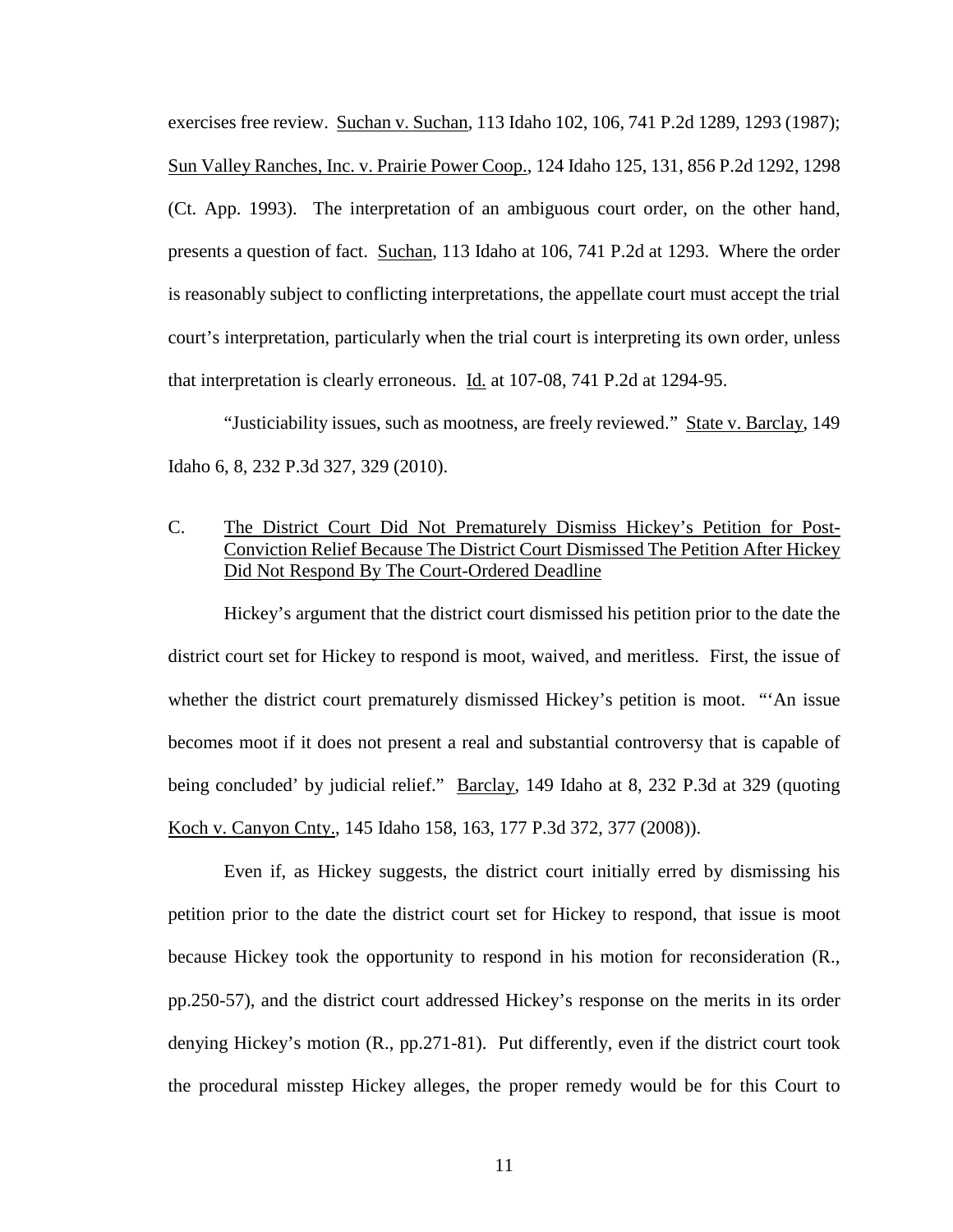remand to allow Hickey an opportunity to respond to the notice of intent to dismiss and to allow the district court to determine whether, in light of Hickey's response, summary dismissal was warranted. But that remedy would provide no relief at all: Hickey *already* responded to the notice of intent to dismiss in his motion for reconsideration (R., pp.250- 57), and the district court *already* decided in its order denying Hickey's motion that, even in light of Hickey's response, Hickey's claims could not avoid summary dismissal (R., pp.271-81). Indeed, Hickey spent half of his opening brief in this appeal explaining, in his view, how the district court erred when it addressed the merits of his response. (See Appellant's brief, pp.9-16.) Because a ruling in Hickey's favor on this issue would provide no relief, the issue is moot. See Barclay, 149 Idaho at 8, 232 P.3d at 329.

Second, Hickey waived his argument that the district court prematurely dismissed his petition prior to the date the district court set for Hickey to respond by not asserting that argument in the district court. See State v. Garcia-Rodriguez, 162 Idaho 271, 275, 396 P.3d 700, 704 (2017) (holding that when a party "fail[s] to advance [an] argument below . . . it is not properly before this Court on appeal"). Although Hickey is adamant on appeal that the district court prematurely dismissed his petition (Appellant's brief, pp.6-8), he did not present that argument to the district court at any time. His motion for reconsideration addressed why Hickey believed the district court was wrong as to the merits of his claims, but it is silent as to an untimely dismissal. (See R., pp. 250-57.) Hickey has thus waived this argument. See Garcia-Rodriguez, 162 Idaho at 275, 396 P.3d at 704.

Third, even setting aside Hickey's insurmountable procedural hurdles, his entire argument is based on an incorrect reading of the record. Hickey asserts that "[t]he district court's order states it is extending the time for counsel to respond to the petition to February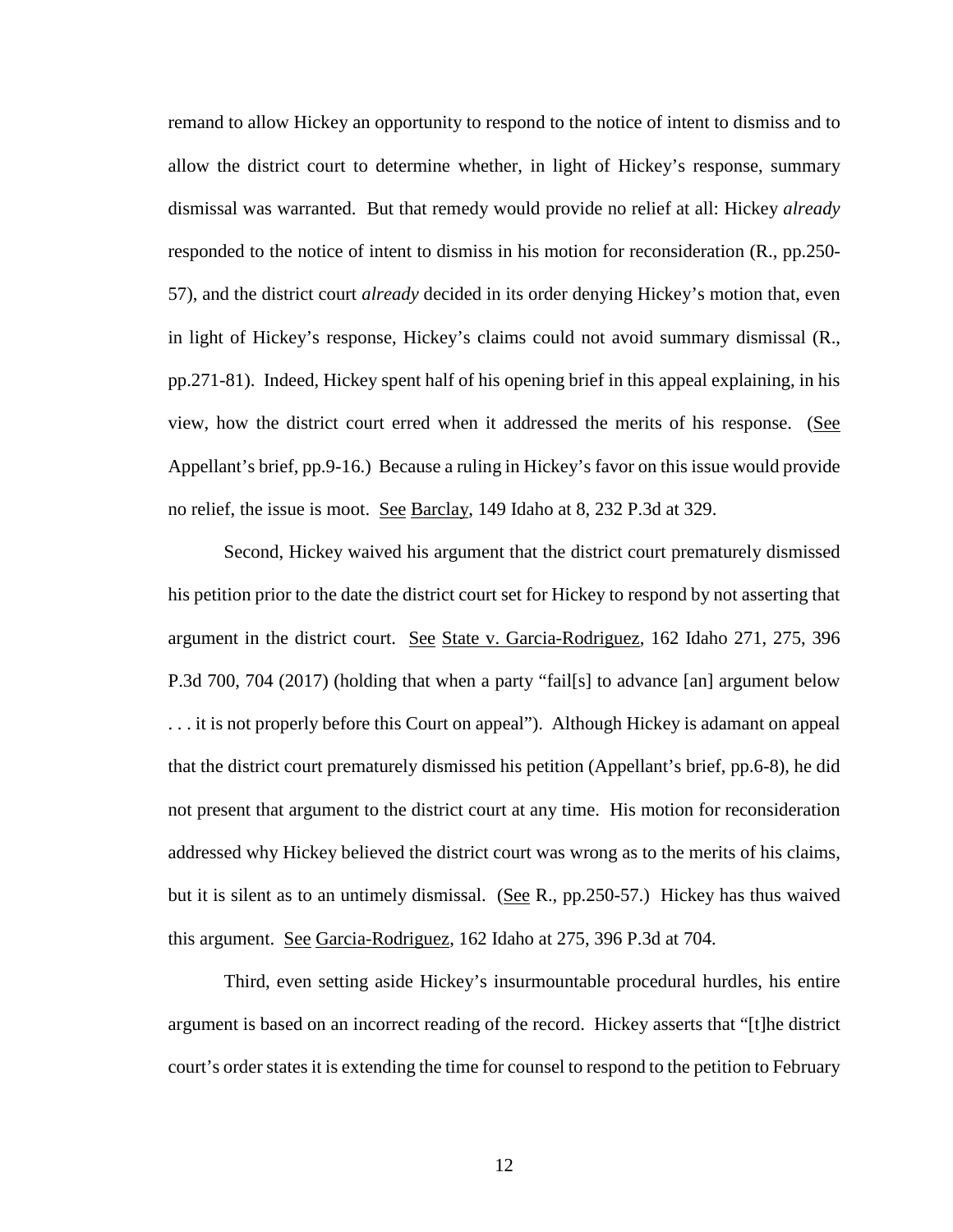15, 2017." (Appellant's brief, p.8.) Hickey then infers that "[t]he year 2017 is presumably a typographical mistake, as the order was signed on November 29, 2017." (Id.) That might be a reasonable inference, except that the district court's order does not actually say what Hickey claims. The district court's order extending the time in which Hickey could respond to the notice of intent to dismiss says that Hickey had until "Fecember [sic] 15, 2017." (R., p.240.) In light of what the record actually says, Hickey's argument reduces to the strange claim that the district court mistyped "ecember" instead of "ebruary" and "2017" instead of "2018." The far more reasonable explanation, of course, is that the district court simply mistyped a single letter: "F" instead of "D" for the month of December.

Hickey's record-stretching claim on appeal is all the more curious because he apparently understood below that the district court meant December 15, 2017. Despite the state moving to dismiss Hickey's petition on the basis that he did not respond to the notice of intent to dismiss by "December 15th, 2017" (R., pp.242-43), Hickey did not file a response to object to the state's motion. And despite the district court expressly stating in its order dismissing Hickey's petition that it had only extended Hickey's time to respond until "December 15, 2017" (R., pp.245-46), Hickey's motion for reconsideration made no mention of a premature dismissal or February 15, 2018 (see R., pp.250-57). His silence in the district court not only waived the argument he has now raised on appeal for the first time (as explained above), it also confirms the unreasonableness of his position on appeal: no one involved at the district court level, including Hickey himself, believed the district court had extended Hickey's time to respond to February 15, 2018. Because Hickey's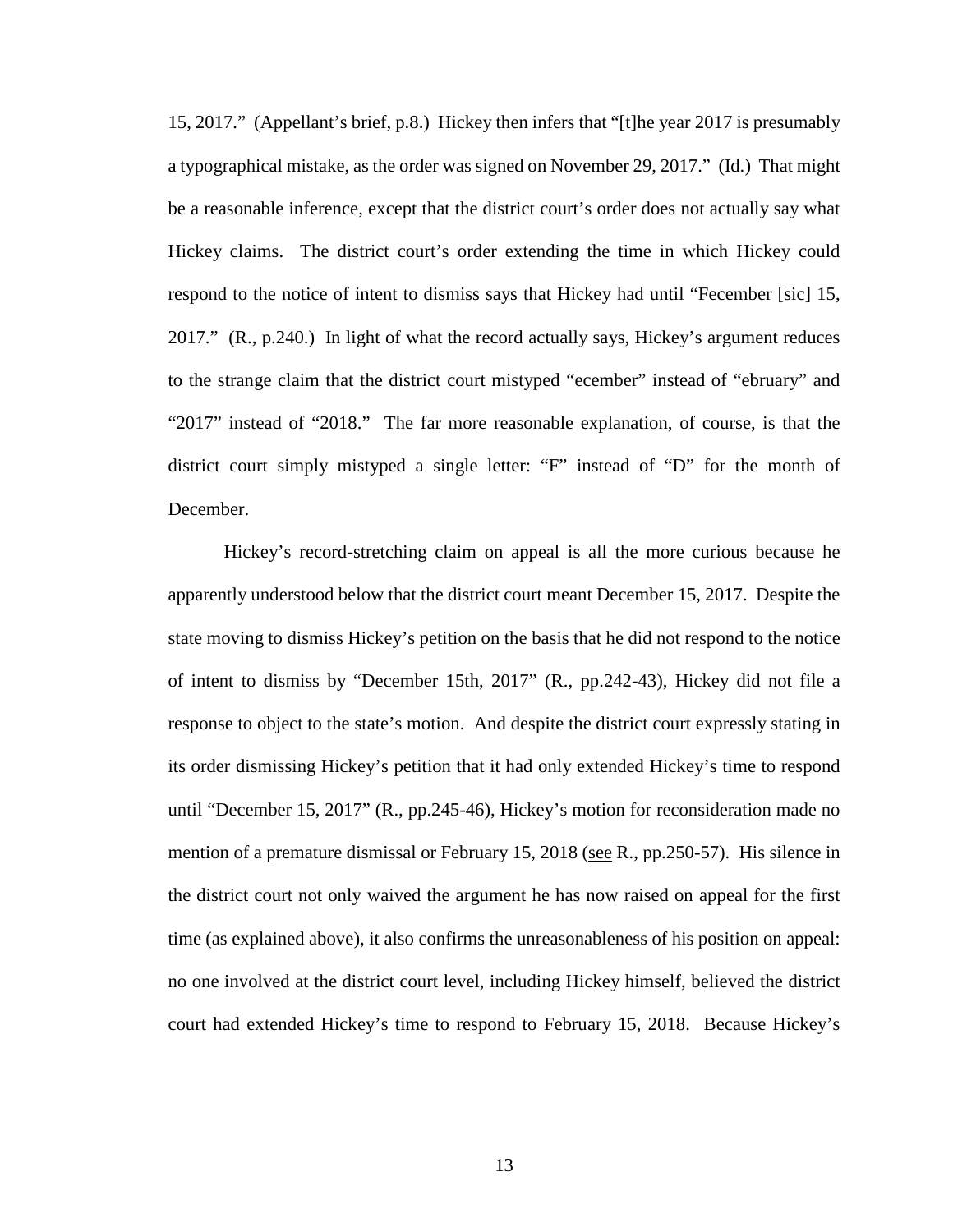argument that the district court prematurely dismissed his petition is moot, waived, and meritless, he is entitled to no relief on this issue.

# II. The District Court Properly Summarily Dismissed Hickey's Petition For Post-Conviction Relief

### A. Introduction

The district court properly dismissed all of Hickey's post-conviction claims after considering Hickey's response to the notice of intent to dismiss. The district court properly dismissed claims 1 and 2, which relate to his police interview. Hickey waived these claims when he entered a guilty plea to felony injury to a child. Hickey also failed to present admissible evidence showing that he was in custody at the time of the police interview.

The district court properly dismissed claims 3, 4, and 5, which relate to Hickey's developmental disability. Hickey failed to present admissible evidence to support his allegation that he had the understanding capacity of a ten-year-old child. On the contrary, the undisputed facts show that Hickey fell within the low-average range of intelligence. The district court properly dismissed claim 3 for the additional reason that Hickey failed to present admissible evidence showing any police coercion. The district court properly dismissed claim 4 for the additional reason that the transcripts in the underlying criminal proceeding contradict Hickey's allegation that he understood he would have had a trial even if he pled guilty. The district court properly dismissed claim 5 for the additional reason that Hickey failed to present admissible evidence that he was not competent to stand trial, which is different than evidence that he just had a low-average IQ.

The district court properly dismissed all of Hickey's ineffective assistance claims. Hickey has waived most of the ineffective assistance claims he presented to the district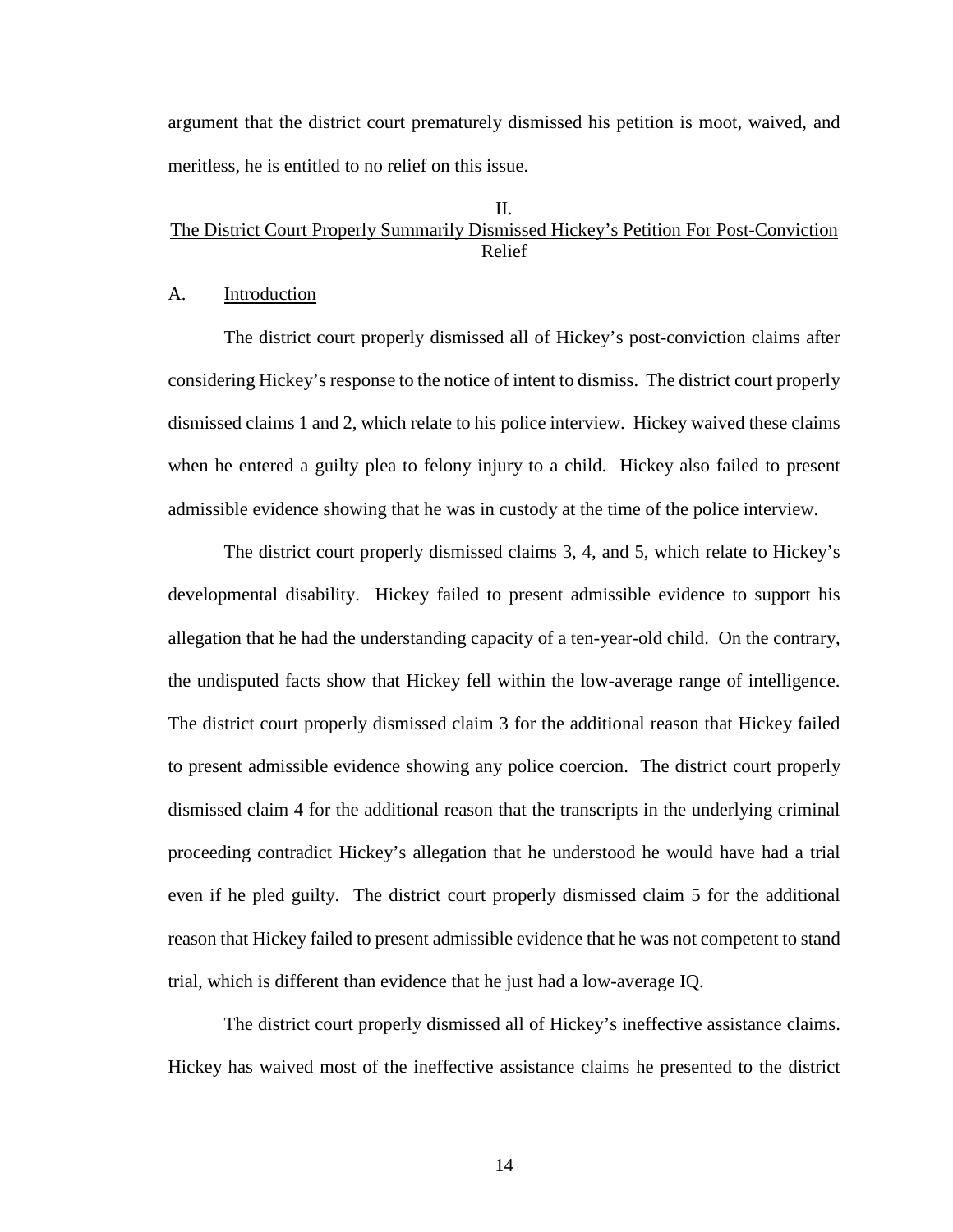court by failing to raise them in his opening brief. Hickey's new claim on appeal that his counsel provided ineffective assistance by failing to investigate the details of the police interview is not properly before this Court because Hickey did not state that claim in his petition or argue it to the district court. The district court properly dismissed Hickey's claim that his counsel provided ineffective assistance by failing to request a competency evaluation because Hickey has failed to present admissible evidence showing deficient performance or prejudice. Specifically, the undisputed evidence shows that the district court would have rejected a motion for a competency evaluation, given that the district court did reject a motion for a competency evaluation in the post-conviction proceedings. Furthermore, Hickey failed to present admissible evidence showing prejudice because he has presented no evidence showing that he was mentally incompetent at the time he entered his guilty plea. The district court properly dismissed Hickey's separate claim that his counsel provided ineffective assistance by failing to present evidence of his developmental disability to the district court because Hickey failed even to allege in what context his counsel should have presented that evidence and to what end.

#### B. Standard Of Review

 "On review of a dismissal of a post-conviction relief application without an evidentiary hearing, this Court will determine whether a genuine issue of fact exists based on the pleadings, depositions and admissions together with any affidavits on file and will liberally construe the facts and reasonable inferences in favor of the non-moving party." Charboneau v. State, 144 Idaho 900, 903, 174 P.3d 870, 873 (2007).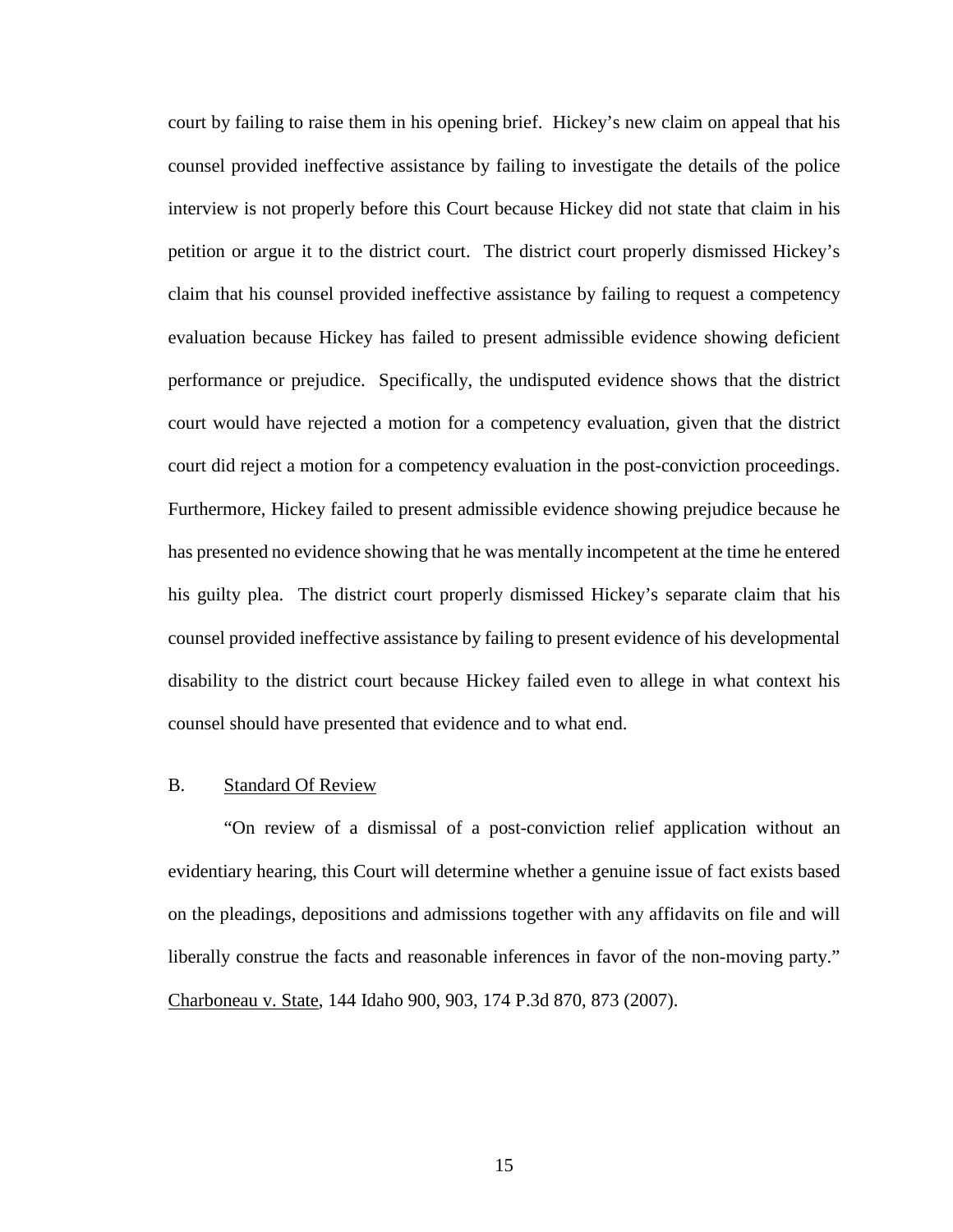# C. Hickey Has Failed To Show The District Court Erred By Summarily Dismissing His Petition For Post-Conviction Relief

The district court properly dismissed Hickey's petition for post-conviction relief. An "applicant for post-conviction relief must prove by a preponderance of evidence the allegations upon which the application for post-conviction relief is based." Id. The application must "*specifically* set forth the grounds upon which the application is based." I.C. § 19-4903 (emphasis added). "The application must include affidavits, records, or other evidence supporting its allegations, or must state why such supporting evidence is not included." Charboneau, 144 Idaho at 903, 174 P.3d at 873.

 "Summary disposition of a petition for post-conviction relief is appropriate if the applicant's evidence raises no genuine issue of material fact."  $\underline{Id}$ .; see I.C. § 19-4906(b), (c). "A court is required to accept the petitioner's unrebutted allegations as true, but need not accept the petitioner's conclusions." Charboneau, 144 Idaho at 903, 174 P.3d at 873. The district court may dismiss an application for post-conviction relief without holding an evidentiary hearing where the allegations "are clearly disproved by the record of the original proceeding" or "do not justify relief as a matter of law." Id.

1. The District Court Properly Dismissed Claims 1 And 2 Because Hickey Waived These Claims When He Entered His Guilty Plea And Failed To Provide Evidence To Support These Claims

The district court properly dismissed claims 1 and 2. Claim 1 alleged that Hickey was not allowed to leave the police interview room when he asked to do so, and claim 2 alleged that Hickey was not allowed to consult an attorney during his interrogation even though he asked to do so. In the notice of intent to dismiss, the district court gave two independent rationales for dismissing both of these claims: (1) Hickey waived these claims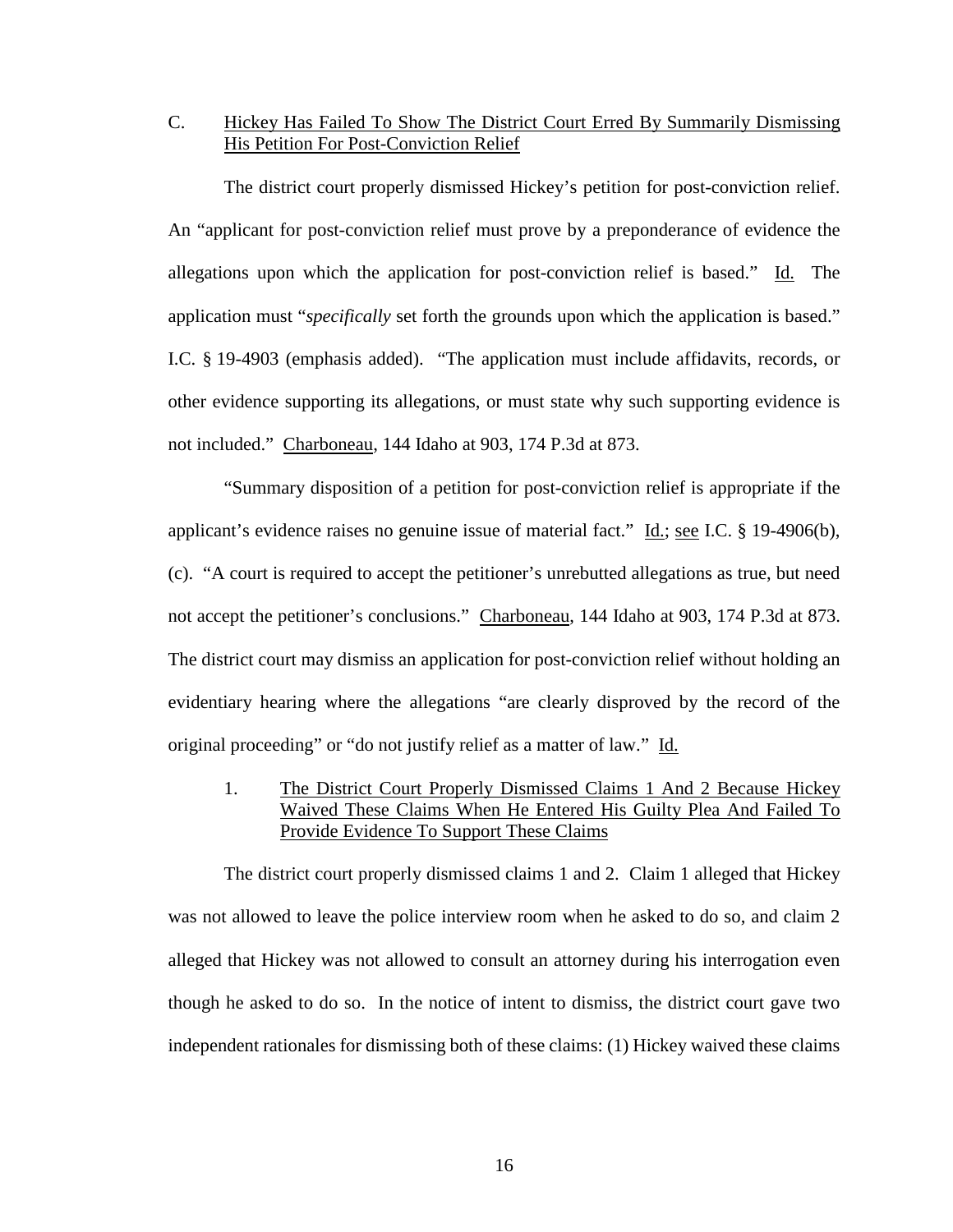when he entered a guilty plea and (2) Hickey failed to support these claims with admissible evidence. (R., pp.228-29.) Either rationale justified the dismissal of claims 1 and 2.

First, the district court properly dismissed claims 1 and 2 because Hickey waived these claims when he entered his guilty plea. "A valid plea of guilty, voluntarily and understandingly given, waives all non-jurisdictional defects and defenses, whether constitutional or statutory, in prior proceedings." State v. Al-Kotrani, 141 Idaho 66, 69, 106 P.3d 392, 395 (2005). If a defendant wants to plead guilty and preserve an issue, he must "enter a conditional plea of guilty, reserving the right to challenge any specified adverse ruling on appeal." Id. A post-conviction action may not be used to present a claim that was "knowingly, voluntarily and intelligently waived in the proceeding that resulted in the conviction." I.C. § 19-4908; see Griffith v. State, 121 Idaho 371, 375, 825 P.2d 94, 98 (Ct. App. 1992) (affirming dismissal of post-conviction claim regarding discovery violation because defendant waived the claim by pleading guilty in the underlying criminal proceeding); Stone v. State, 108 Idaho 822, 825-26, 702 P.2d 860, 863-64 (Ct. App. 1985) (affirming dismissal of post-conviction claim regarding illegal search because defendant waived the claim by pleading guilty in the underlying criminal proceeding).

Hickey waived any claim related to his interview with the police when he pled guilty to felony injury to a child. He did not enter a conditional plea and acknowledged on his guilty plea advisory form that he did not "reserve[e] [his] right to appeal any pre-trial issues." (R., p.28.) Because Hickey pled guilty in the underlying criminal case and did not specifically reserve the right to raise claims related to his interview with the police, he cannot raise post-conviction claims related to his interview with the police. See I.C. § 19- 4908; Griffith, 121 Idaho at 375, 825 P.2d at 98; Stone, 108 Idaho at 825-26, 702 P.2d at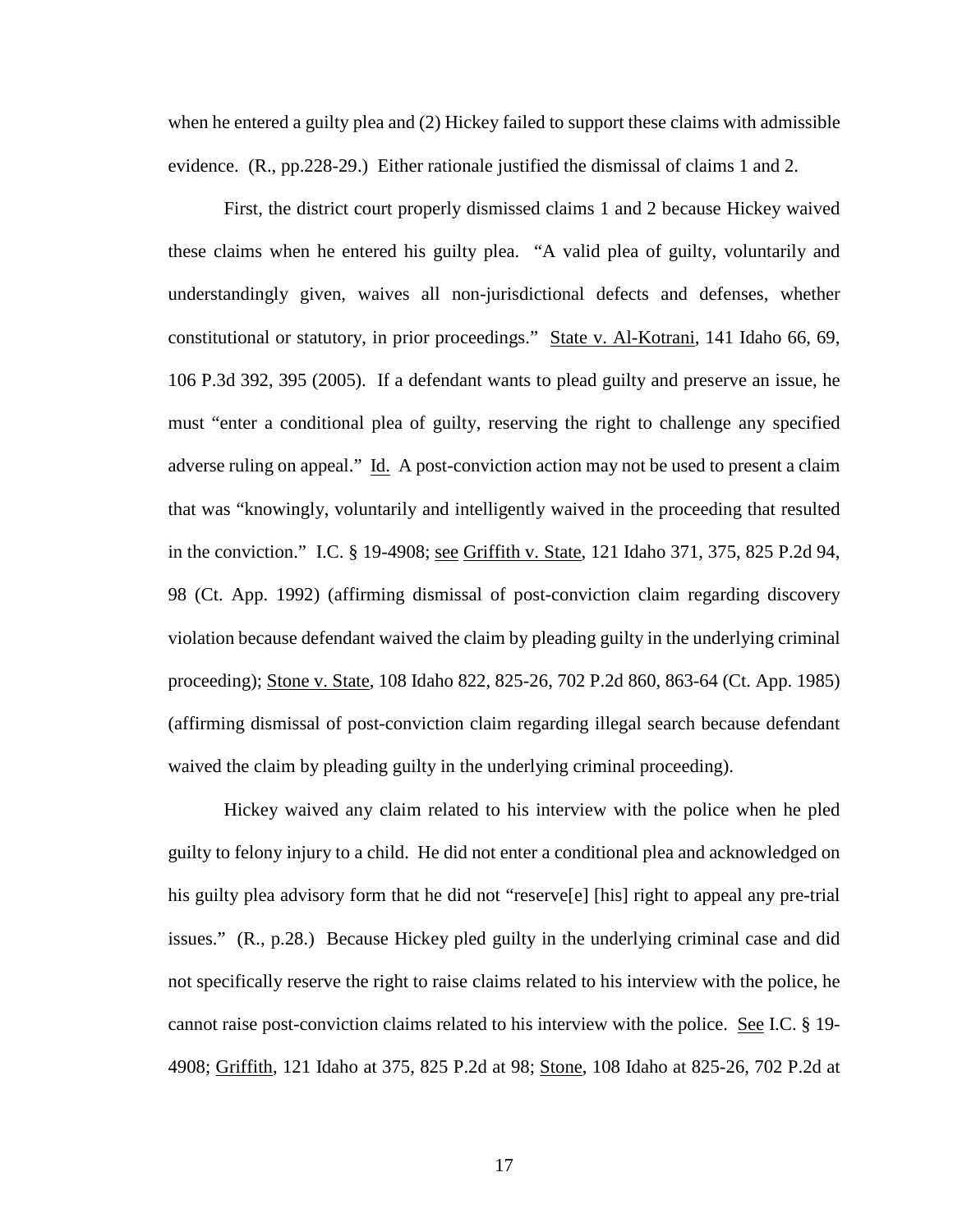863-64. He has thus waived claims 1 and 2, both of which relate to his interview with the police. (R., p.186.)

On appeal, the only argument Hickey could muster to refute the district court's determination that he waived claims 1 and 2 by pleading guilty is that "Mr. Hickey may have a viable claim for *ineffective assistance of counsel* notwithstanding his guilty plea." (Appellant's brief, p.11 (emphasis added) (citing only ineffective assistance of counsel cases).) Hickey is correct that his guilty plea does not waive ineffective assistance of counsel claims. See Al-Kotrani, 141 Idaho at 69, 106 P.3d at 395 (observing that, when a defendant enters an unconditional guilty plea, "the real issue is whether the Defendant received the effective assistance of counsel when deciding to enter an unconditional plea of guilty," which "is a matter better addressed in a proceeding for post-conviction relief"). But that is entirely beside the point here because neither claim 1 nor claim 2 is an ineffective assistance of counsel claim. (See R., p.186.) The district court therefore properly dismissed claims 1 and 2 as waived.

Second, the district court properly dismissed claims 1 and 2 because they were not supported by the record. "Claims may be summarily dismissed if the petitioner's allegations are clearly disproven by the record of the criminal proceedings [or] if the petitioner has not presented evidence making a prima facie case as to each essential element of the claims . . . ." Schultz v. State, 153 Idaho 791, 796, 291 P.3d 474, 479 (Ct. App. 2012). "[T]he court is not required to accept either the applicant's mere conclusory allegations, unsupported by admissible evidence, or the applicant's conclusions of law." Self v. State, 145 Idaho 578, 580, 181 P.3d 504, 506 (Ct. App. 2007). With respect to the merits of claims 1 and 2, Hickey challenges only the district court's conclusion that Hickey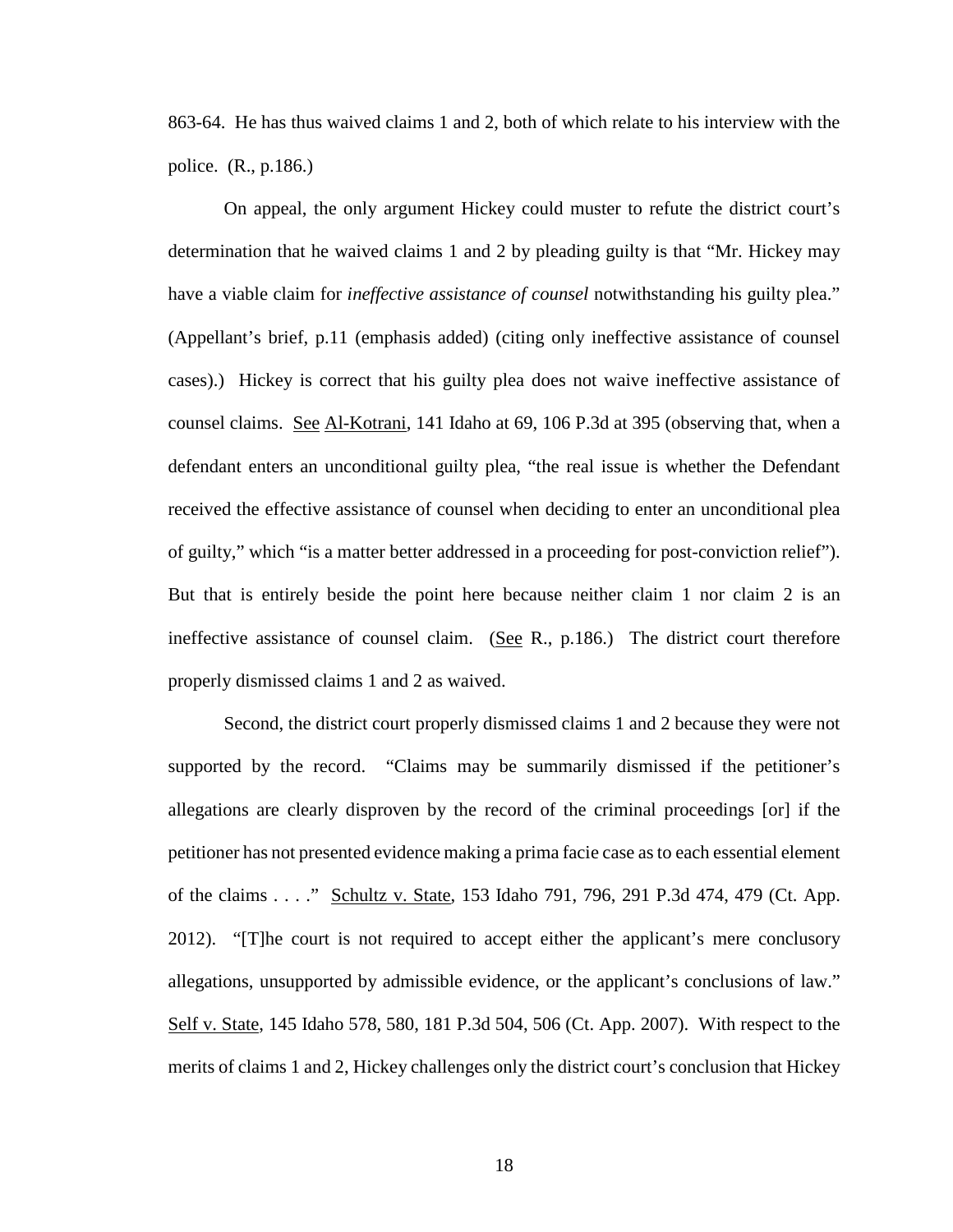did not present admissible evidence showing he was in custody at the time of the police interview.[3](#page--1-1) (Appellant's brief, pp.11-12.)

As the district court found, Hickey's claim that he was in custody during the police interview is "unsupported by the record." (R., p.278.) Whether a suspect is in custody is "determined by 'whether there is a formal arrest or restraint on freedom of movement of the degree associated with a formal arrest.'" State v. James, 148 Idaho 574, 576-77, 225 P.3d 1169, 1171-72 (2010) (quoting California v. Beheler, 463 U.S. 1121, 1125 (1983)). "To determine whether custody has attached, 'a court must examine all of the circumstances surrounding the interrogation.'" Id. (quoting Stansbury v. California, 511 U.S. 318, 322 (1994)). "The test is an objective one and 'the only relevant inquiry is how a reasonable man in the suspect's position would have understood the situation.'" Id. (quoting Berkemer v. McCarty, 468 U.S. 420, 442 (1984)).

The undisputed evidence shows that "Hickey's freedom was never restrained" during the police interview. (R., p.280.) Hickey arrived voluntarily at the police station to

 $\overline{a}$ 

 $3$  Hickey's failure to present admissible evidence to show he was in custody at the time of the police interview is fatal to claim 2—his claim that the police should have stopped questioning him and allowed him to consult with an attorney when he asked for an attorney. See State v. Hurst, 151 Idaho 430, 436, 258 P.3d 950, 956 (Ct. App. 2011) ("We likewise hold that a person may not invoke a Fifth Amendment right to counsel, with the prophylactic effect of cutting off questioning without an attorney present, if the person is not in custody."). It is not necessarily fatal to claim 1—Hickey's claim that he was not allowed to leave the interview room, which has more of a Fourth Amendment flavor. See State v. Pilik, 129 Idaho 50, 52, 921 P.2d 750, 752 (Ct. App. 1996) ("Although the concepts of [Fourth Amendment] seizure and [Fifth Amendment] custody may be similar, they are not . . . interchangeable."). With respect to claims 1 and 2, however, Hickey only argues on appeal that the district court erred in finding he did not present admissible evidence showing he was in custody. (Appellant's brief, pp.11-13.) He has thus waived any other argument related to the merits of claims 1 and 2. See State v. Zichko, 129 Idaho 259, 263, 923 P.2d 966, 970 (1996) ("A party waives an issue cited on appeal if either authority or argument is lacking, not just if both are lacking.").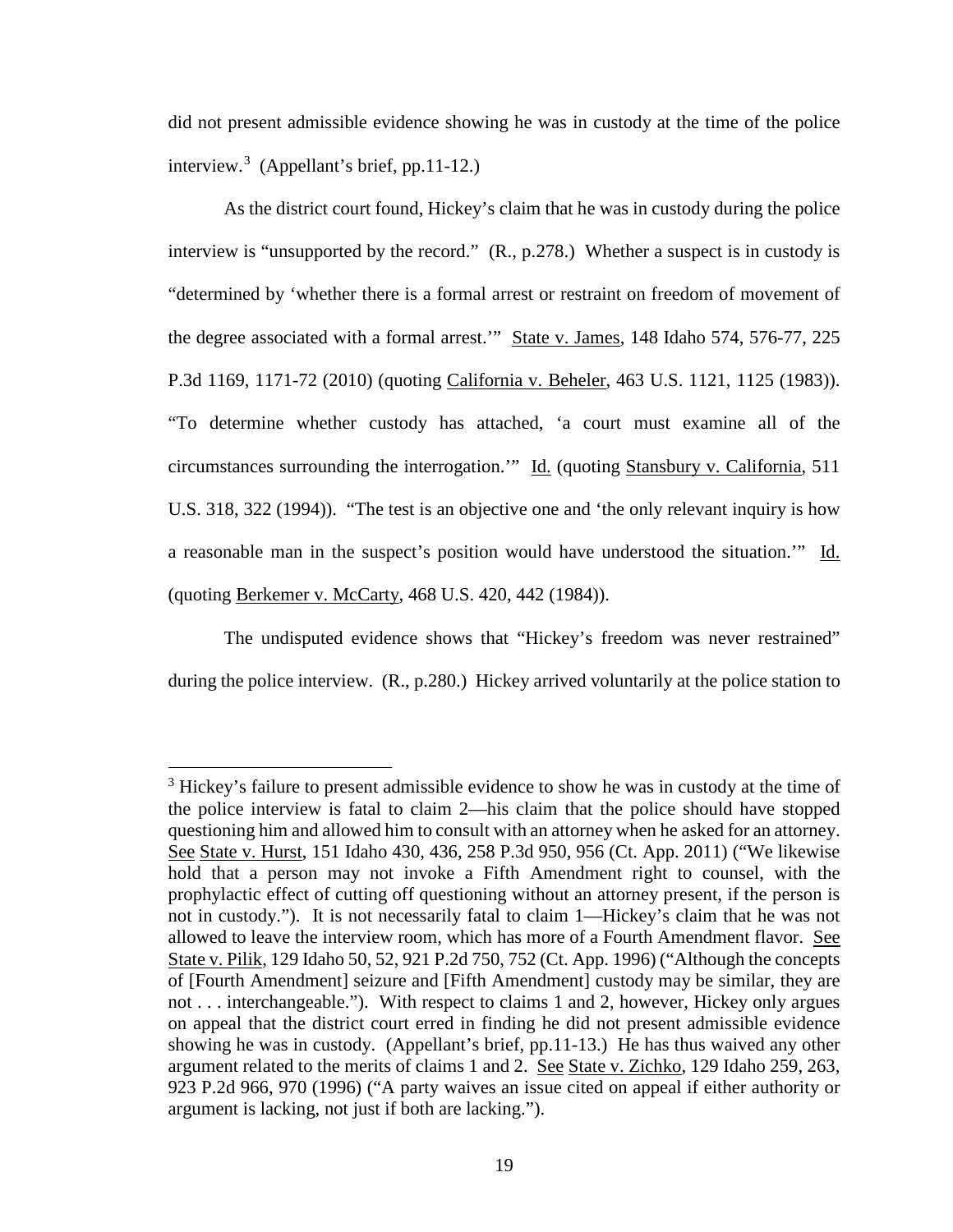take a polygraph examination. (PSI, p.38.) He moved from room to room in the police station of his own volition. (Id.) He voluntarily took the polygraph examination with Detective Palfreyman, and no evidence suggests any other police were present.<sup>[4](#page--1-2)</sup> (PSI, pp.38-39, 42-43.) Detective Palfreyman read Hickey his Miranda rights. (PSI, p.42.) Even though Detective Palfreyman intended to administer a second polygraph examination, he immediately stopped when Hickey indicated he needed to go to work. (PSI, p.38.) Detective Palfreyman "*asked* [Hickey] to wait in an adjacent room for a minute" while he found Detective Hale. (Id. (emphasis added).) Hickey walked to a different interview room where he felt (and was) free to adjust the thermostat. (PSI, 38.)

Detective Hale went to the interview room, and no evidence suggests any other police were present.<sup>[5](#page--1-0)</sup> (PSI, pp.38-39.) Detective Hale and Hickey had a two-way conversation: Detective Hale asked Hickey about what had happened with the high school student, and Hickey asked Detective Hale about "what was going to happen to him now." (PSI, pp.38-40.) After their conversation, Detective Hale walked with Hickey to the lobby and told Hickey that he would be in touch by telephone. (PSI, p.40.) Hickey then left the police station. (Id.)

Nothing about Hickey's interaction with the detectives suggests that he was in custody at any time during the interviews. Although the interviews took place at a police station, "the fact that an interview takes place at a police station is not controlling for a custody analysis." State v. Huffaker, 160 Idaho 400, 405, 374 P.3d 563, 568 (2016). The detectives never forced Hickey to move to—or not to move from—any specific location.

 $\overline{a}$ 

<sup>&</sup>lt;sup>4</sup> Detective Hale watched the polygraph from an observation room. (PSI, p.38.)

<sup>5</sup> Detective Palfreyman watched the interview from an observation room. (PSI, p.43.)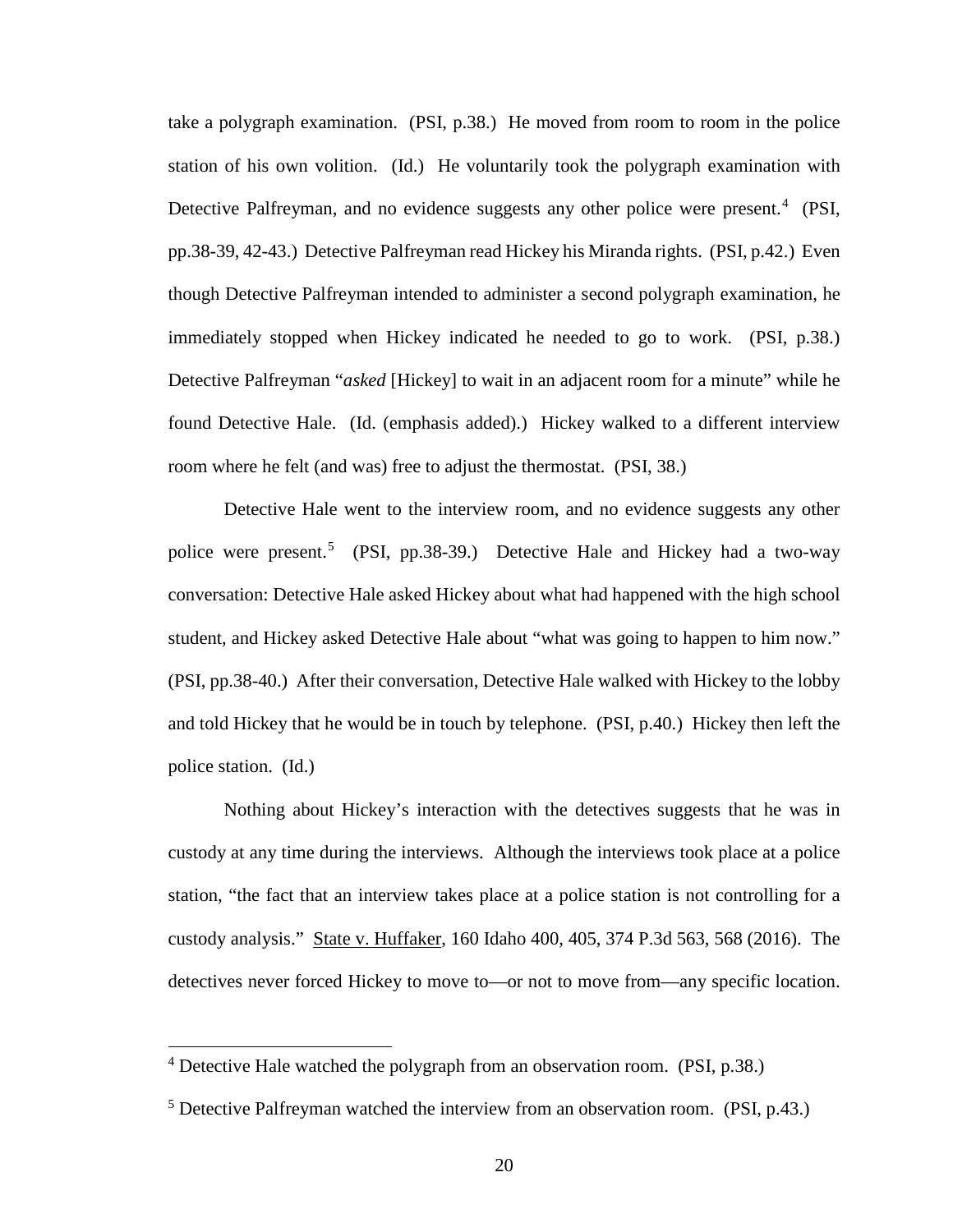And, as the district court observed, "[t]he detective[s] said nothing that would lead Hickey to believe he was under arrest." (R., p.281.)

The statements that Hickey points to in his affidavit are insufficient to create a genuine issue of material fact as to whether Hickey was in custody. (See Appellant's brief, pp.12-13.) Hickey stated in his affidavit: "I wanted to stop my interview with the police and leave the room I was in. However, I was not allowed to do so by the police." (R., p.151.) Hickey's mere desire to stop the interview, which Hickey does not even claim he expressed to the detectives, did not put him in custody. <u>See James</u>, 148 Idaho at 576-77, 225 P.3d at 1171-72. Furthermore, Hickey did not give any details regarding or explain what he meant by "I was not allowed to do so by the police."  $(R., p.151)$ ; see Charboneau, 144 Idaho at 903, 174 P.3d at 873 ("A court . . . need not accept the petitioner's conclusions."). He did not, for example, describe any actions the detectives took or commands the detectives stated to keep him from leaving the room. (See id.) Because Hickey failed to present evidence of specific facts that would cause a reasonable man in Hickey's situation to believe he was in custody, the district court did not err in summarily dismissing claims 1 and 2.

# 2. The District Court Properly Dismissed Claims 3, 4, And 5 Because Hickey Failed To Provide Admissible Evidence To Support These Claims

The district court properly dismissed claims 3, 4, and 5, all of which were based on Hickey's alleged intellectual deficit, because the record does not support these claims. "Claims may be summarily dismissed if the petitioner's allegations are clearly disproven by the record of the criminal proceedings, if the petitioner has not presented evidence making a prima facie case as to each essential element of the claims, or if the petitioner's allegations do not justify relief as a matter of law." Schultz, 153 Idaho at 796, 291 P.3d at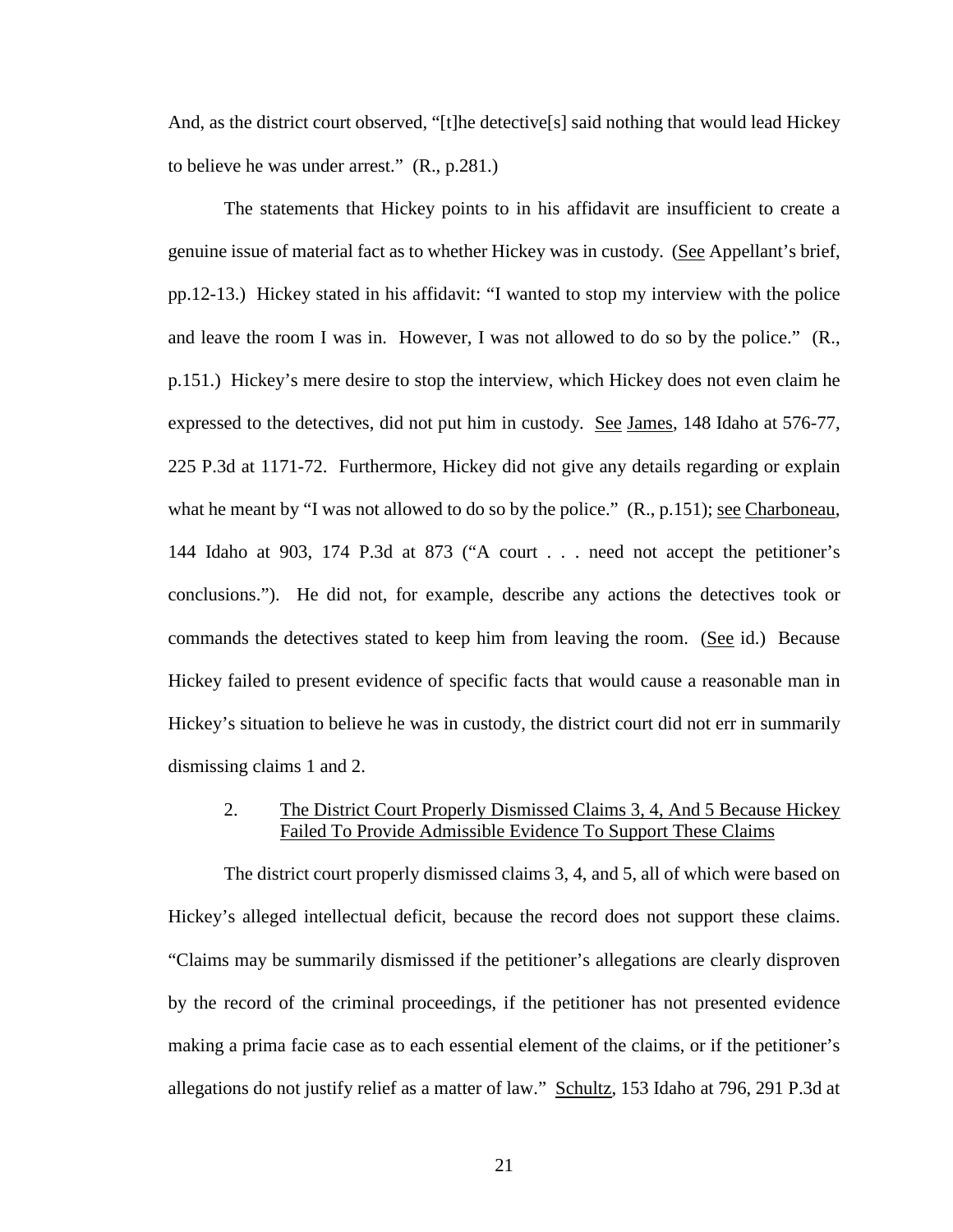479. "[T]he court is not required to accept either the applicant's mere conclusory allegations, unsupported by admissible evidence, or the applicant's conclusions of law." Self, 145 Idaho at, 580, 181 P.3d at 506. The district court properly dismissed claims 3, 4, and 5 because Hickey failed to prove his allegation that he had the understanding capacity of a ten-year-old child. In addition, Hickey failed to present necessary evidence specific to each claim.

> *a. The district court properly dismissed claims 3, 4, and 5 because Hickey failed to present admissible evidence showing he had the understanding capacity of a person at the age of ten years and eight months.*

The district court properly dismissed claims 3, 4, and 5 because Hickey failed to present admissible evidence showing the kind of disability that would allow for postconviction relief. Claims 3, 4, and 5 all rest on the premise that Hickey "has the understanding capacity of a person at the age of 10 years and 8 months." (R., p.255; see Appellant's brief, p.13 ("Mr. Hickey's allegations that he has diminished cognitive abilities and the understanding capacity of a ten-year-old are supported by the record.").) But, as the district court correctly found, "[t]his statement is false" because "[n]othing in the record states Hickey has the 'understanding capacity' of an almost eleven-year-old child." (R., p.276.)

Hickey's claim that he has the understanding capacity of a ten-year-old child arises from a misinterpretation of the Report of Adaptive Behavior Testing that Hickey attached to his petition as Exhibit C. (See R., pp.166-69.) The report actually states that Hickey's "*functional independence* is . . . comparable to that of the average individual age 10 years 8 months." (R., p.166 (emphasis added).) The author of the report reached that conclusion after administering a test called the "Scales of Independent Behavior—Revised." (R.,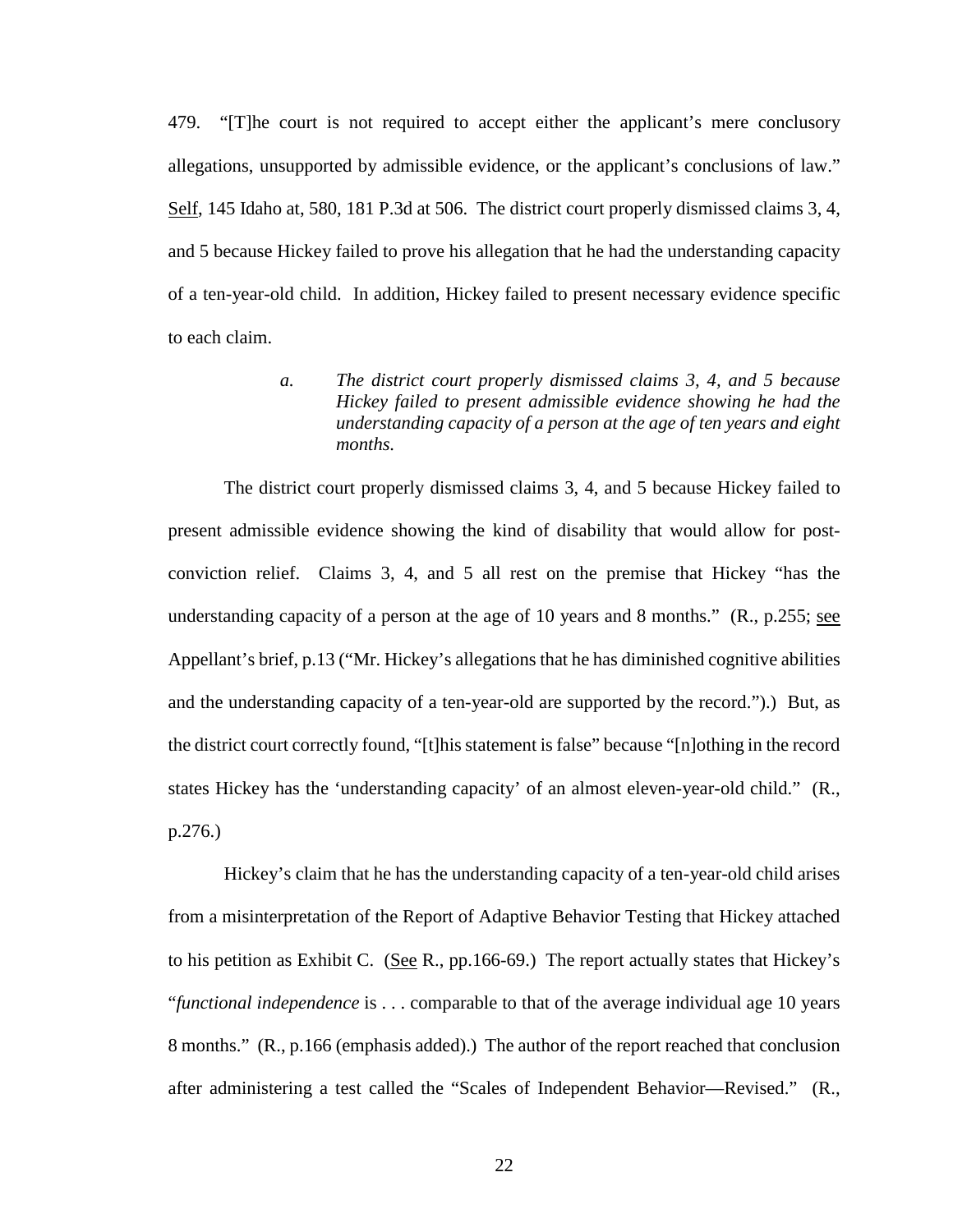p.166 (underline omitted).) The test evaluates an individual's "Broad Independence," which the report defined as "a measure of overall adaptive behavior based on an average of four different areas of adaptive functioning: motor skills, social interaction and communication skills, personal living skills, and community living skills." (R., p.166.) The report does not even purport to describe Hickey's intelligence or understanding capacity. (See R.,  $pp.166-69$ .)

The evaluations attached to Hickey's petition that did evaluate intelligence or understanding capacity all concluded that Hickey fell within the average range, albeit on the lower end. For example, the author of the Psychological Assessment, which Hickey attached to his petition as Exhibit A, concluded that "[t]he results of [Hickey's] current intellectual assessment revealed that overall he is functioning within the 'low average' range of intelligence compared to others of his chronological age." (R., p.158.) And the author of the Idaho Standard Mental Health Assessment, which Hickey attached to his petition as Exhibit B, reached a similar conclusion: "Intellectually, this writer would likely put him in the low-normal range based on answers regarding general knowledge, abstract thinking, and his ability to respond to scenario-based judgment situations." (R., p.163.)

Furthermore, the two evaluations most contemporaneous to Hickey's police interview and guilty plea found no cognitive impairments. According to the GAIN-I Recommendation and Referral Summary, "Hickey scored in the no/minimal range of the Cognitive Impairment Screen at the time of evaluation. The staff observed minimal indications of developmental disabilities and no evidence of cognitive impairment." (PSI, p.68.) The psychologist who conducted Hickey's psychosexual evaluation reached a similar conclusion: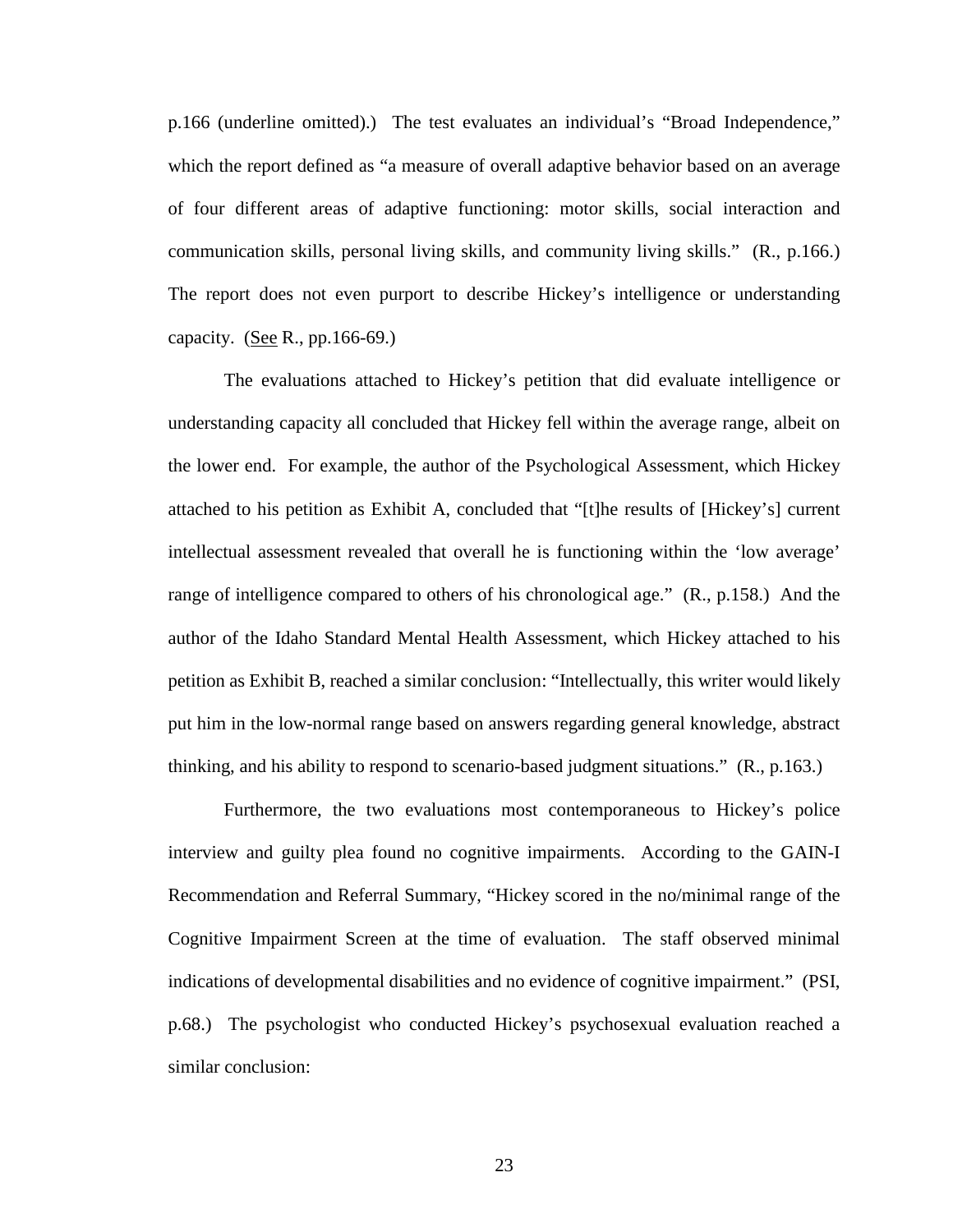Speech flowed at an average rate, with good articulation and normal intonation. Expressive and receptive language skills were within normal limits. Thought content was rational, linear, and goal directed, with no indication of delusions or hallucinations. He was oriented to time, place, person, and situation. Attention, concentration, and memory seemed to be within normal limits. Based on behavioral observations, there were no indications of cognitive deficits that would preclude the examinee's involvement in the psychosexual evaluation.

(PSI, p.80.) Because Hickey failed to provide admissible evidence to show he had the understanding capacity of a ten-year-old child and the record contradicts that allegation, the district court did not err in dismissing Hickey's claims 3, 4, and 5, which are premised on that allegation.

Hickey asserts that he "attached to his affidavit documentation that he . . . had borderline intellectual functioning." (Appellant's brief, p.13.) But he fails to mention that the author of the Idaho Standard Mental Health Assessment included that as a "Rule Out" diagnosis. (R., p.164.) As explained elsewhere in the record, "[t]he term 'rule out' indicates the strong probability of a diagnosis that must be confirmed by a licensed professional." (PSI, pp.63-64.) Hickey presented the district court no evidence that the rule-out diagnosis of borderline intellectual functioning was confirmed by a licensed professional. Furthermore, the rule-out diagnosis was made in June 2012—*three years* prior to Hickey's interview with the police and guilty plea. (R., p.164; PSI, pp.37-38.) Subsequent evaluations of Hickey that were more contemporaneous to Hickey's police interview and guilty plea listed his diagnoses and omitted borderline intellectual functioning. (See R., p.170; PSI, p.64.)

More to the point, Hickey failed to present any evidence to the district court to show that an individual of Hickey's age diagnosed with borderline intellectual functioning is so severely intellectually disabled that he has the understanding capacity of a ten-year-old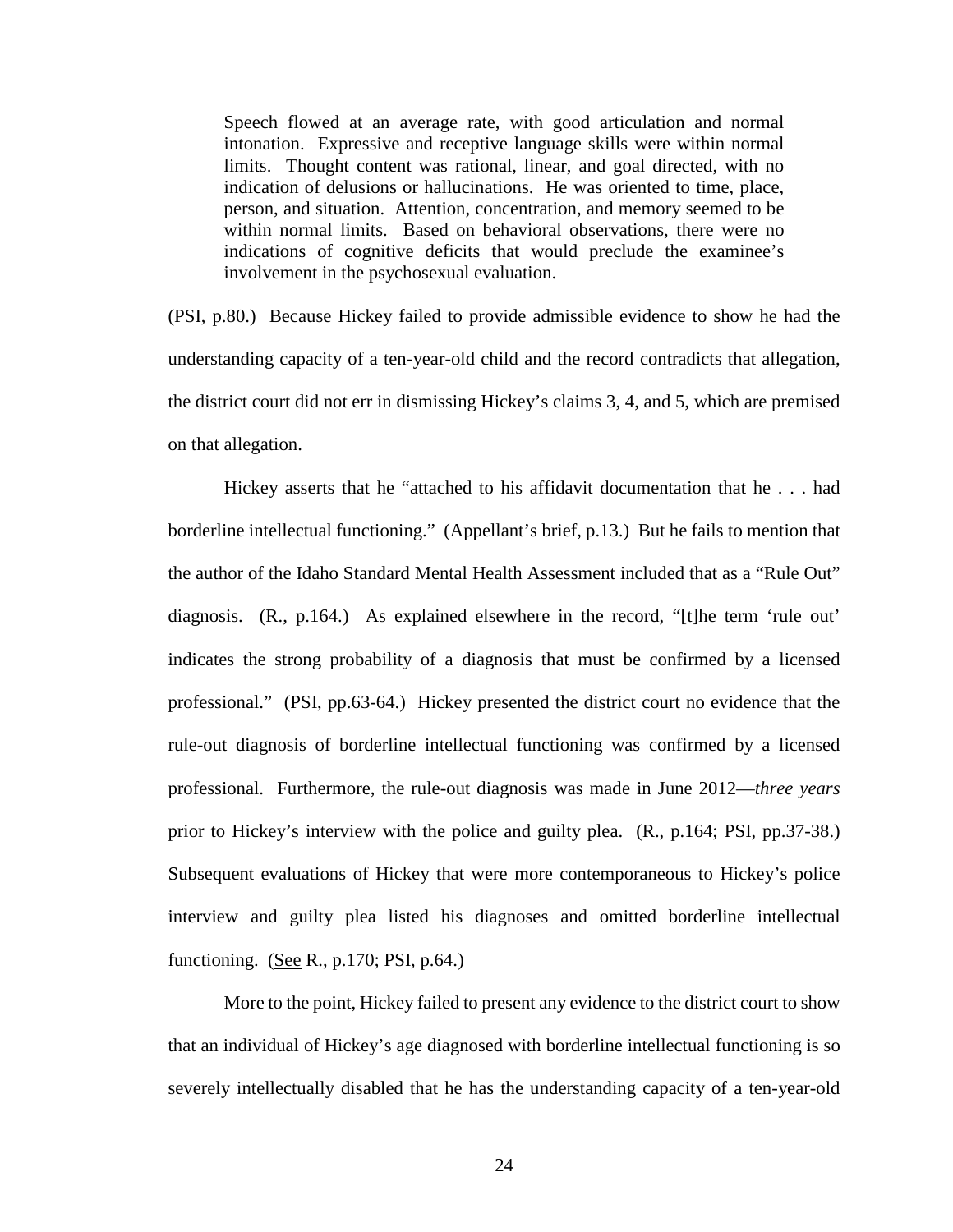child. On the contrary, the same individual who listed the rule-out diagnosis of borderline intellectual functioning commented specifically that, intellectually, Hickey belongs in the "low-normal range." (R., p.163.)

Hickey also tries to rely on the fact that he "qualified for developmental disability services." (Appellant's brief, p.13.) But nothing in the record indicates how he qualified for disability services or whether it had anything to do with his intellectual ability. The letter from the Idaho Department of Health and Welfare simply states that Hickey was qualified; it does not explain what developmental disability made him eligible and says nothing about his intellectual ability.  $(See R., pp.183-84.)$ 

At most, the evidence presented to the district court showed that Hickey was in the "low average" or "low-normal" range of intelligence three-to-six years prior to his police interview and guilty plea. (R., pp.158, 163; see Appellant's brief, p.13 ("Mr. Hickey attached to his affidavit documentation that he was in the 'low average' range of intelligence  $\dots$ .").) That is insufficient to support claims 3, 4, or 5.

> *b. The district court properly dismissed claim 3 for the additional reason that Hickey failed to allege, much less present evidence to support, any specific facts showing police coercion.*

The district court also properly dismissed claim 3 because Hickey did not allege specific facts or present evidence supporting his claim that the police coerced a confession. "Conclusory allegations, unsupported by specific facts, do not raise a genuine issue of material fact and will not preclude summary dismissal." Pratt v. State, 134 Idaho 581, 584, 6 P.3d 831, 834 (2000); see I.C. § 19-4903 (mandating that post-conviction petition "specifically set forth the grounds upon which the application is based"). Hickey made only the conclusory allegation that "petitioner was coerced and/or misled in making a false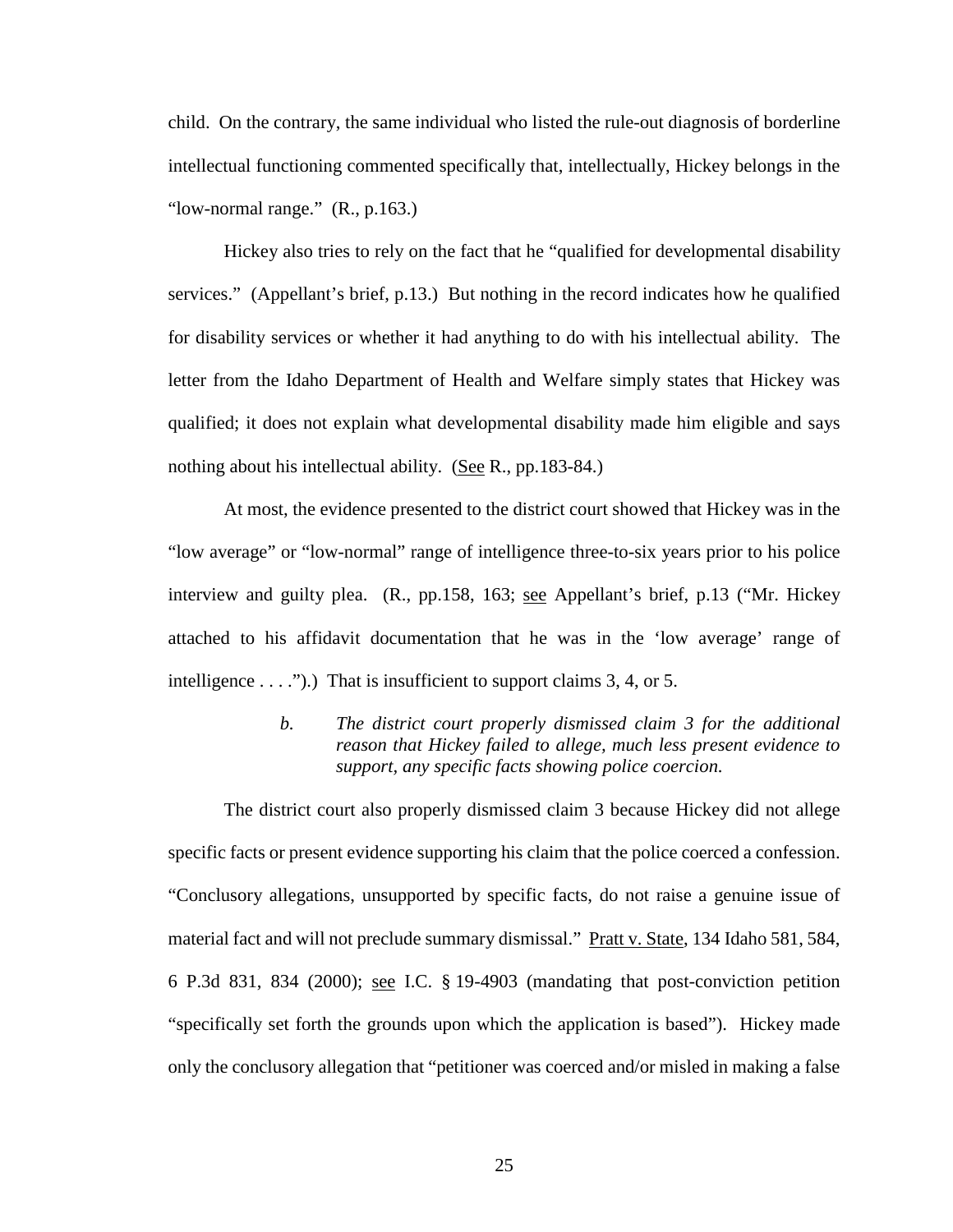confession to police." (R., p.186.) He did not allege how the police misled him or what the police did that constituted coercive conduct.<sup>[6](#page--1-3)</sup> (See R., p.186.)

Although Hickey alleges that the coercion happened "[b]ecause of his developmental disability" (R., p.186), the mere fact that Hickey had a developmental disability says nothing about the police officers' conduct and cannot, standing alone, prove that his interview was coercive. See Colorado v. Connelly, 479 U.S. 157, 167 (1986) ("We hold that coercive police activity is a necessary predicate to the finding that a confession is not 'voluntary' within the meaning of the Due Process Clause of the Fourteenth Amendment."). Hickey has not provided any authority for the proposition that interviewing an individual with low-average intelligence is per se coercive conduct, and the U.S. Supreme Court has effectively held the opposite. See Connelly, 479 U.S. at 159- 67 (holding confession not coerced merely because "the mental state of the defendant, at the time he made the confession, interfered with his 'rational intellect' and his 'free will'").

Even setting aside Hickey's allegation problems, Hickey failed to present sufficient evidence to the district court to avoid summary dismissal. See Schultz, 153 Idaho at 796, 291 P.3d at 479 ("Claims may be summarily dismissed . . . if the petitioner has not presented evidence making a prima facie case as to each essential element of the claims . . . ."). Hickey's affidavit, which was the only evidence attached to his petition that in any way described the circumstances of the police interview, simply states: "Because of

 $\overline{a}$ 

<sup>&</sup>lt;sup>6</sup> Notably, Hickey did not present any evidence to the district court showing that any law enforcement personnel misrepresented the law, and any misrepresentation of fact, which Hickey also failed to specifically allege or support with evidence, did not rise to the level of coercion. See State v. Davila, 127 Idaho 888, 892, 908 P.2d 581, 585 (Ct. App. 1995) ("Confessions derived during the course of interrogations have been upheld as voluntary, notwithstanding misrepresentations of facts by the police . . . .").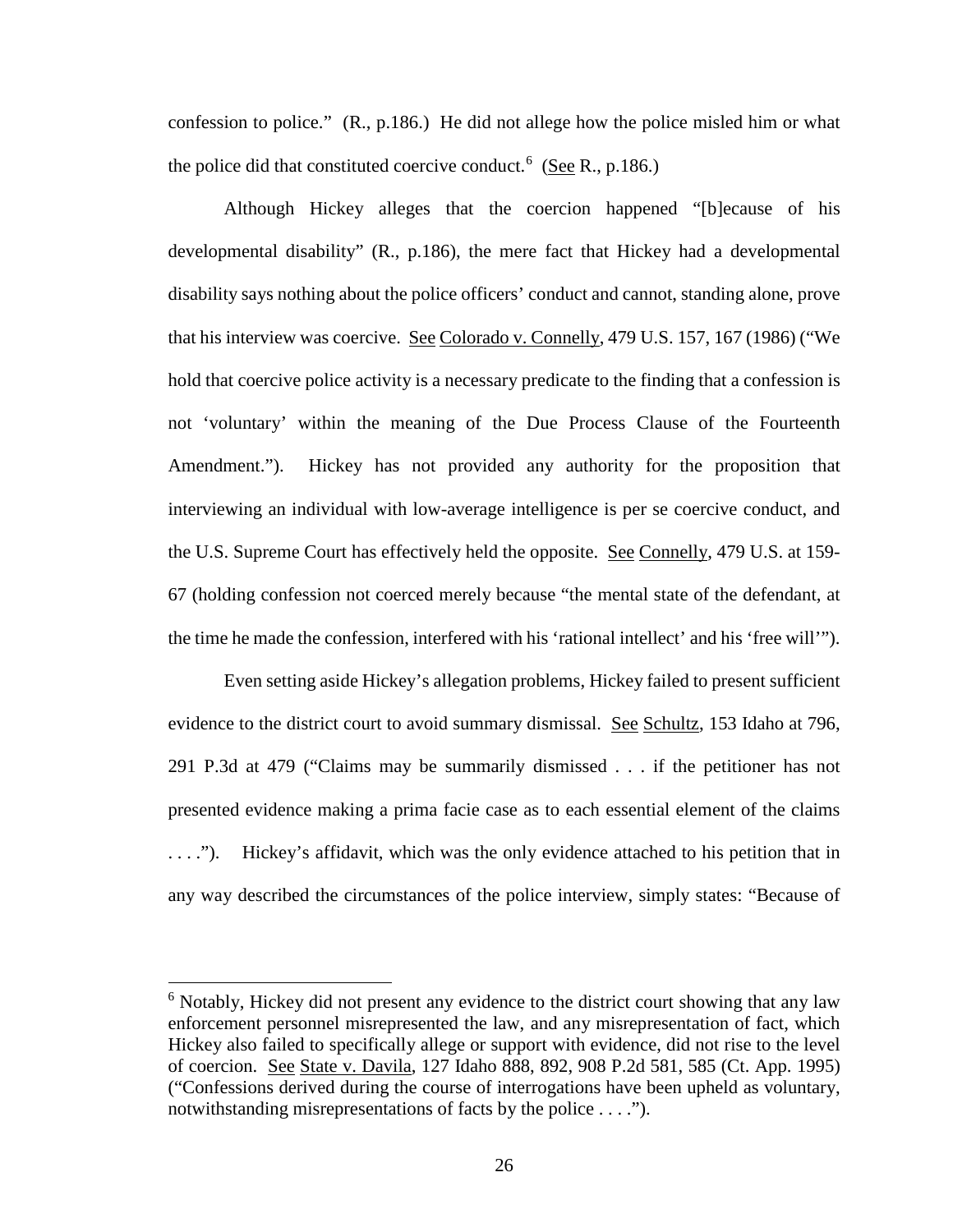my disabilities I did not understand what was going on during my interview with police. I feel the police made me say things that were not true during the interview." (R., p.152.) Hickey's "feel[ing]" that the police coerced him is insufficient to make a prima facie showing that his confession was coerced. See Connelly, 479 U.S. at 167. Because Hickey failed to allege specific facts or present evidence to show the police engaged in coercive activity, the district court properly dismissed his claim that the police coerced his confession.

# *c. The district court properly dismissed claim 4 for the additional reason that the record of the original proceeding showed Hickey understood that he would not have a trial if he entered a guilty plea.*

The district court also properly dismissed claim 4 because the record of the original proceeding showed that Hickey understood he would not have a trial if he entered a guilty plea. "Allegations contained in the application are insufficient for granting relief when . . . they are clearly disproved by the record of the original proceedings . . . ." Workman v. State, 144 Idaho 518, 523, 164 P.3d 798, 803 (2007); see McKay v. State, 148 Idaho 567, 570, 225 P.3d 700, 703 (2010) ("If the record conclusively disproves an essential element of a post-conviction claim, summary dismissal is appropriate."). In claim 4, Hickey alleged that he did not enter his plea voluntarily because he "believed he was not entering a guilty plea and that he was going to have the opportunity for a jury trial in his criminal case." (R., p.186.) He attempted to support that claim by alleging in his affidavit that he "thought [he] was going to be released from jail and [he] would have a trial later on." (R., p.152.) The district court properly dismissed claim 4 because the record of the original proceeding clearly disproves Hickey's allegation.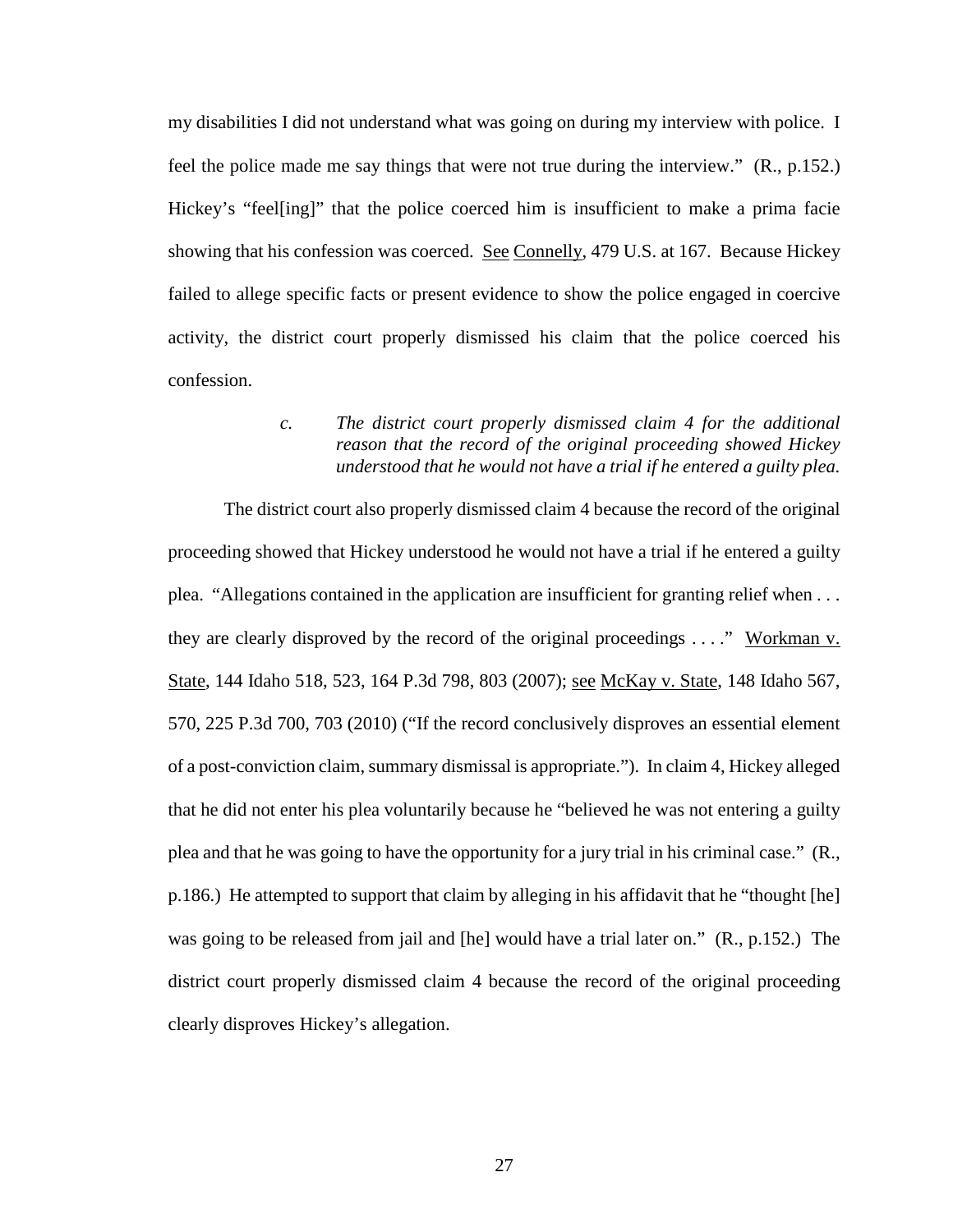The transcript of the change-of-plea hearing disproves Hickey's allegation that he understood he would receive a trial if he pled guilty. The district court specifically asked Hickey—not just once, but twice—if he understood that he would not have a trial if he pled guilty.  $(10/9/2015 \text{ Tr.}, p.12, Ls.6-8, p.16, Ls.3-4.^7)$  $(10/9/2015 \text{ Tr.}, p.12, Ls.6-8, p.16, Ls.3-4.^7)$  $(10/9/2015 \text{ Tr.}, p.12, Ls.6-8, p.16, Ls.3-4.^7)$  Hickey answered yes to both questions. (10/9/2015 Tr., p.12, L.9, p.16, L.5.) The district court also explained to Hickey that, if Hickey pled guilty, "[y]ou give up your right to be confronted by witnesses, to crossexamine them, and present evidence and testimony in your own defense." (10/9/2015 Tr., p.12, Ls.16-18.) The district court then explained exactly what that meant: "In other words, you won't have a trial. Here's the witness stand. People won't be up there testifying against you, and you won't be cross-examining them, and you won't be calling witnesses in your own defense to the trial." (10/9/2015 Tr., p.12, Ls.19-23.) Hickey told the district court that he understood. (10/9/2015 Tr., p.12, Ls.24-25.) Because the undisputed evidence shows that the district court informed Hickey multiple times that he would not have a trial if he pled guilty, and Hickey responded multiple times that he understood, the district court properly dismissed claim 4.

> *d. The district court properly dismissed claim 5 for the additional reason that Hickey failed to present admissible evidence showing he was not mentally capable of forming the* mens rea *of any crime.*

The district court properly dismissed Hickey's claim that he could not form the *mens rea* to commit a crime. For starters, claim 5 is not a cognizable post-conviction claim. "[A] collateral attack on the sufficiency of the evidence (had the state been required to produce evidence) is not permissible in a habeas corpus or post-conviction proceeding relating to a conviction based upon a valid guilty plea." Clark v. State, 92 Idaho 827, 833,

 $\overline{a}$ 

 $7$  The transcript of the change-of-plea hearing is on pages 72-87 of the record.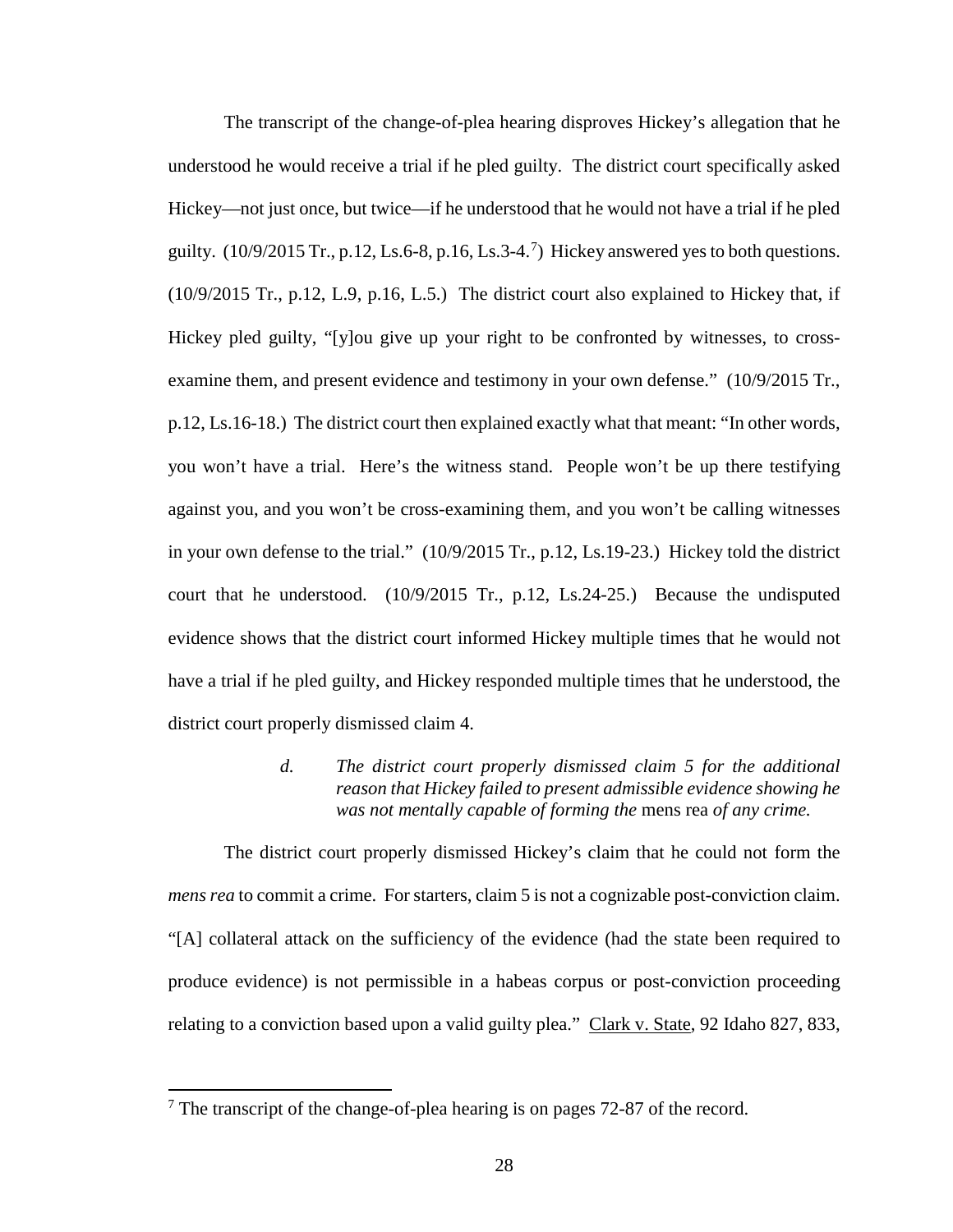452 P.2d 54, 60 (1969); see I.C. § 19-4901. Hickey's claim that he was not mentally capable of forming the *mens rea* is a sufficiency of the evidence claim. See I.C. § 18- 207(1), (3) (stating that "[m]ental condition shall not be a defense to any charge of criminal conduct" but that the defendant can present evidence "on the issue of any state of mind which is an element of the offense"). Because Hickey pled guilty, he cannot obtain relief in post-conviction proceedings on the basis that the state presented insufficient evidence of his state of mind. See Clark, 92 Idaho at 833, 452 P.2d at 60.

In any event, the district court properly dismissed claim 5 because Hickey did not present any evidence to the district court showing that he was incapable of forming the *mens rea*. "Claims may be summarily dismissed . . . if the petitioner has not presented evidence making a prima facie case as to each essential element of the claims . . . ." Schultz, 153 Idaho at 796, 291 P.3d at 479. None of the evaluations of Hickey presented to the district court expressly state, or even suggest, that Hickey could not form the *mens rea* of any crime. In fact, the evaluations that spoke to Hickey's cognitive abilities and were most contemporaneous with Hickey's crime, the GAIN-I report and psychosexual evaluation,<sup>[8](#page--1-4)</sup> found "no evidence of cognitive impairment." (PSI, p.68; see PSI, p.80.)

 $\overline{a}$ 

<sup>8</sup> The Medical, Social and Developmental Assessment Summary presented to the district court was the most contemporaneous report. (R., p.170.) But that report is silent as to Hickey's intelligence. The report does state, however, that Hickey had been gainfully employed working a "'cattle job'" until he was injured at work, that Hickey "resides in his own home with two roommates," and that "[n]o issues with his living situation are reported." (R., p.172.) Although the report also confirms that a year earlier a "SIBR was completed and resulted in a broad independence of 10 years 8 months" (R., p.178), Hickey has provided no evidence or authority to suggest that a broad independence score can prove an individual is incapable of forming the *mens rea* of a crime, let alone that his broad independence score would suffice.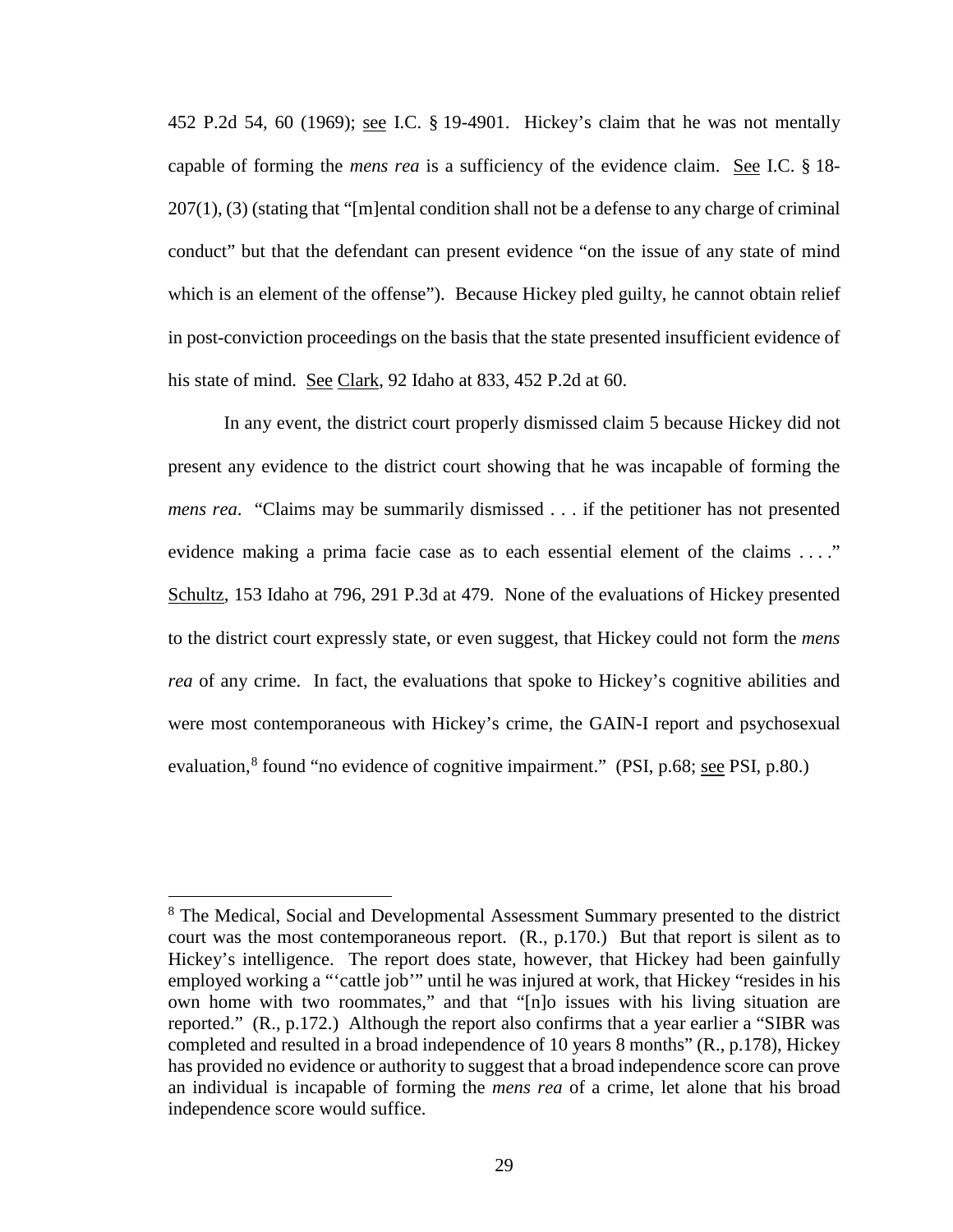Moreover, as explained above, see supra Part I.2.a., even the older evaluations only showed that Hickey fell within the "low average" or "low-normal" range of intelligence. Hickey neither presented evidence nor cited authority for the proposition that low-average intelligence proves an inability to form the necessary *mens rea*. And the notion that a lack of intelligence, standing alone, is sufficient to prove the inability to form the *mens rea* of a crime is incompatible with U.S. Supreme Court precedent: "Those mentally retarded persons who meet the law's requirements for criminal responsibility *should be tried and punished when they commit crimes*." Atkins v. Virginia, 536 U.S. 304, 306 (2002) (emphasis added). Notably, Hickey's low-average intelligence and IQ score of 82, evaluated years before the crime in this case occurred (R., pp.154-55, 158), do not even put Hickey in the "mentally retarded" category, much less absolve him of criminal responsibility altogether. See Atkins, 536 U.S. at 309 n.5 (observing that "IQ between 70 and 75 or lower . . . is typically considered the cutoff IQ score for the intellectual function prong of the mental retardation definition"). Because Hickey failed to present admissible evidence to the district court showing he could not form the *mens rea* required for his crime, the district court properly dismissed claim 5.

3. The District Court Properly Dismissed All Of Hickey's Ineffective Assistance Of Counsel Claims Because Hickey Failed To Present Evidence Showing Deficient Performance And Prejudice

The district court properly dismissed Hickey's ineffective assistance of counsel claims because Hickey failed to present the necessary evidence to support his claims. A petitioner seeking post-conviction relief on the basis of ineffective assistance of counsel "must prove that counsel's performance was deficient and the deficiency prejudiced the case." Dunlap v. State, 141 Idaho 50, 59, 106 P.3d 376, 385 (2004). "To show a deficiency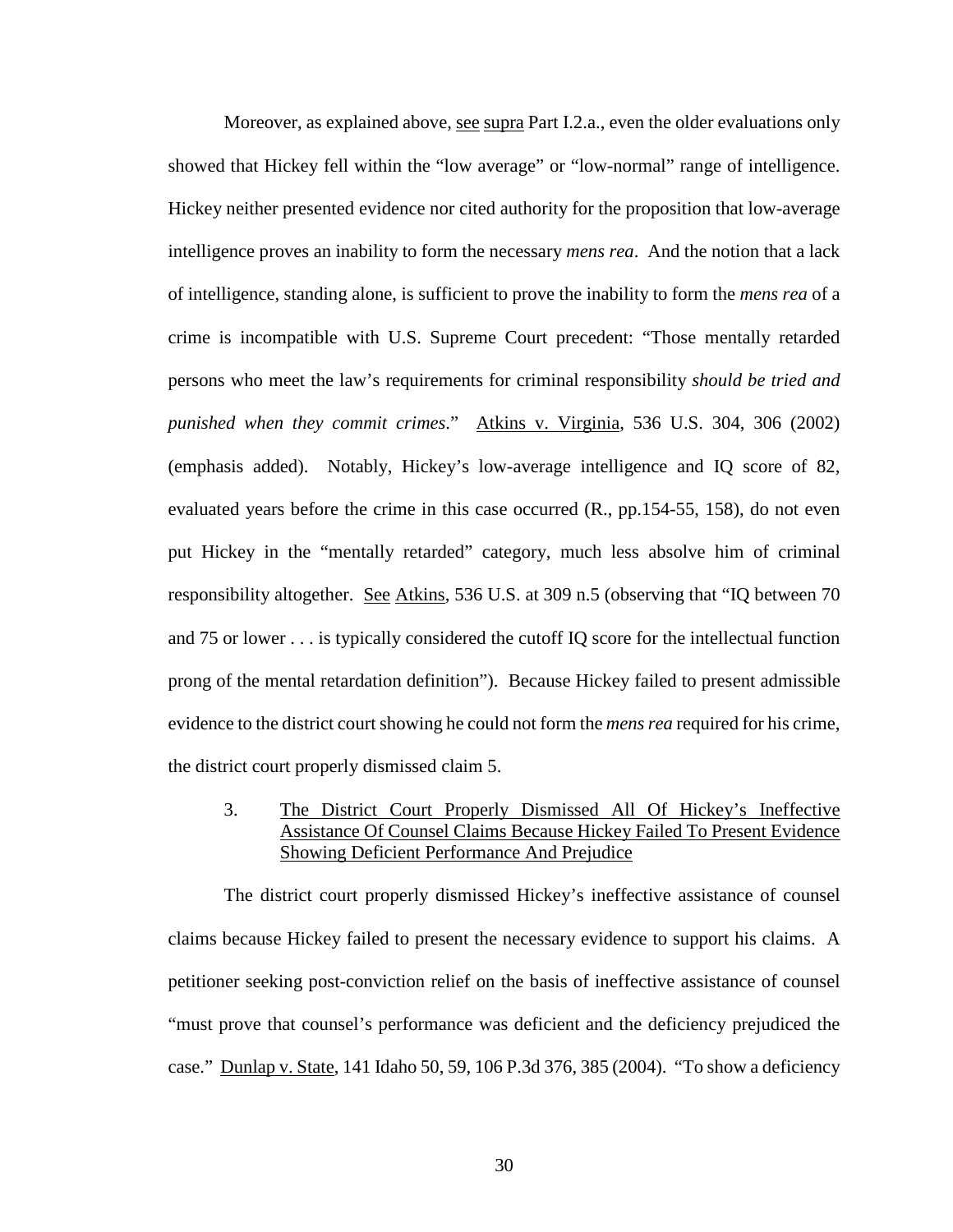the [petitioner] must show the attorney's representation fell below an objective standard of reasonableness." Id. To prove prejudice where the conviction resulted from a plea, the petitioner "'must show that there is a reasonable probability that, but for counsel's errors, he would not have pleaded guilty and would have insisted on going to trial.'" Id. (quoting Hill v. Lockhart, 474 U.S. 52, 59 (1985)).

Hickey asserted five claims of ineffective assistance of counsel in his petition for post-conviction relief. (R., pp.186-87.) On appeal, Hickey presses only three claims. (Appellant's brief, p.15.) Hickey has waived any claim not argued in his opening brief, including claims  $6(a)$ ,  $6(b)$ , and  $6(e)$ . Zichko, 129 Idaho at 263, 923 P.2d at 970 ("A party waives an issue cited on appeal if either authority or argument is lacking, not just if both are lacking.") None of the claims Hickey argues on appeal warrant relief.

# *a. Hickey's ineffective assistance claim related to the police interview is not properly before this Court.*

Hickey claims, without citation to the record, that "[h]e alleged his attorney did not properly investigate the circumstances surrounding his interrogation and did not present this evidence to the district court (presumably through a motion to suppress)." (Appellant's brief, p.15.) That is simply not true. Neither Hickey's Petition for Post-Conviction Relief nor his Amended Petition For Post-Conviction Relief makes any mention of such a claim. (See R., pp.8-11, 185-87.) Hickey cannot secure post-conviction relief based on a claim not included in his petition. See I.C. § 19-4903 (mandating that post-conviction petition "specifically set forth the grounds upon which the application is based"); I.C. § 19-4908 ("All grounds for relief available to an applicant under this act must be raised in his original, supplemental or amended application."). Furthermore, Hickey did not argue this claim to the district court. His Motion For Reconsideration—the filing in which Hickey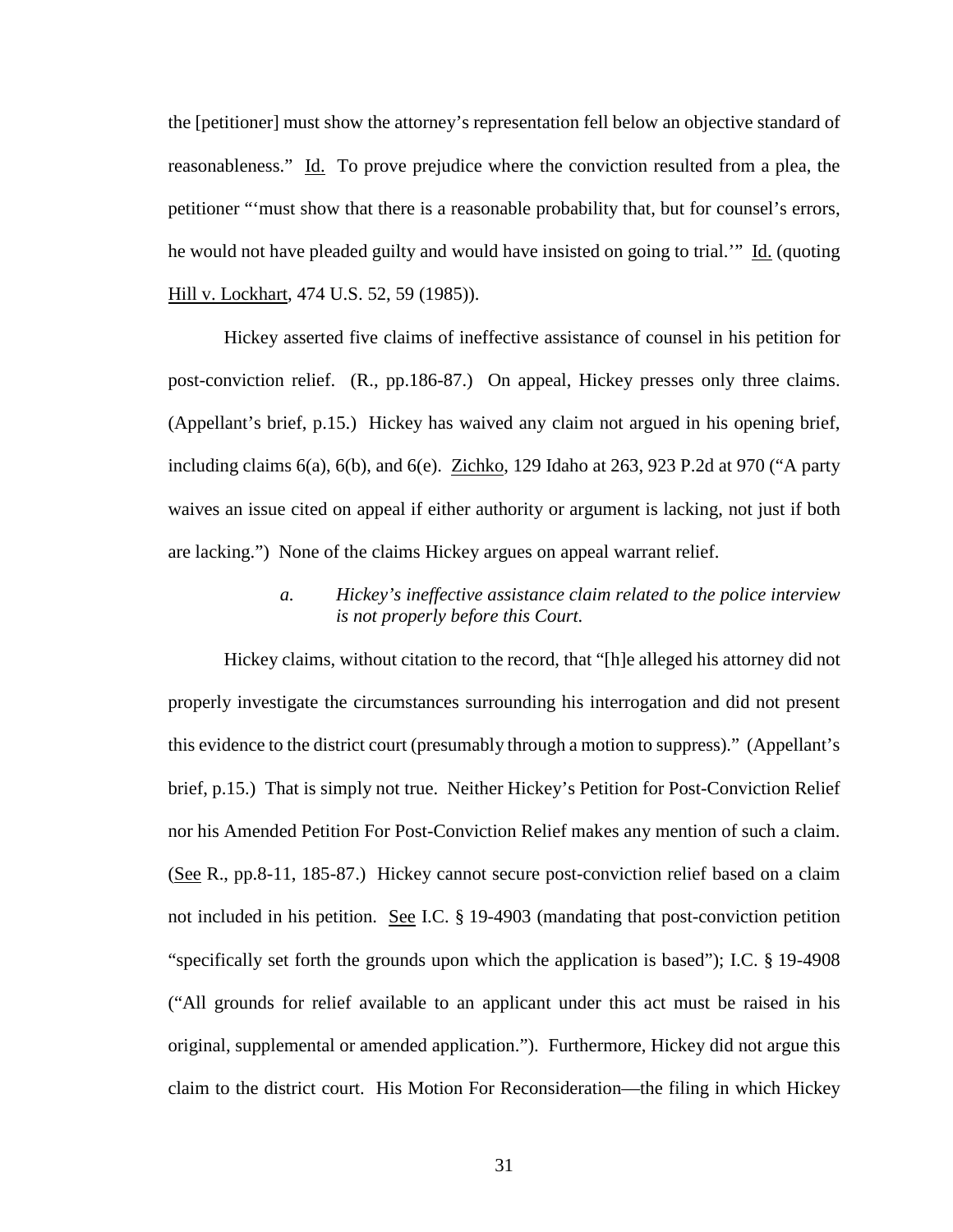made his post-conviction arguments to the district court—is devoid of any argument supporting such a claim. (See R., pp.250-57.) This Court cannot consider an argument that Hickey did not make to the district court in support of a claim he did not include in his petition for post-conviction relief. See State v. Garcia-Rodriguez, 162 Idaho 271, 275, 396 P.3d 700, 704 (2017) ("We have long held that '[a]ppellate court review is limited to the evidence, theories and arguments that were presented below." (quoting Nelson v. Nelson, 144 Idaho 710, 714, 170 P.3d 375, 379 (2007)).

Even if Hickey had raised this claim in the district court, the district court would have summarily dismissed it for lack of evidence. See Schultz, 153 Idaho at 796, 291 P.3d at 479 ("Claims may be summarily dismissed . . . if the petitioner has not presented evidence making a prima facie case as to each essential element of the claims . . . ."). Hickey's failure even to articulate what evidence he believes his trial counsel would have found if he had "properly investigate<sup>[d]</sup> the circumstances surrounding his interrogation" (Appellant's brief, p.15) means he cannot possibly "show that there is a reasonable probability that, but for counsel's error[], he would not have pleaded guilty and would have insisted on going to trial," Dunlap, 141 Idaho at 59, 106 P.3d at 385. Because Hickey cannot show prejudice from the alleged deficient performance, he could not have obtained relief on this claim even if he had properly raised it. See id.

> *b. The district court properly dismissed Hickey's claim that his attorney provided ineffective assistance by failing to seek a competency evaluation.*

The district court properly dismissed Hickey's claim that his attorney provided ineffective assistance of counsel by failing to file a motion with the district court asking for a competency evaluation. "'Where the alleged deficiency is counsel's failure to file a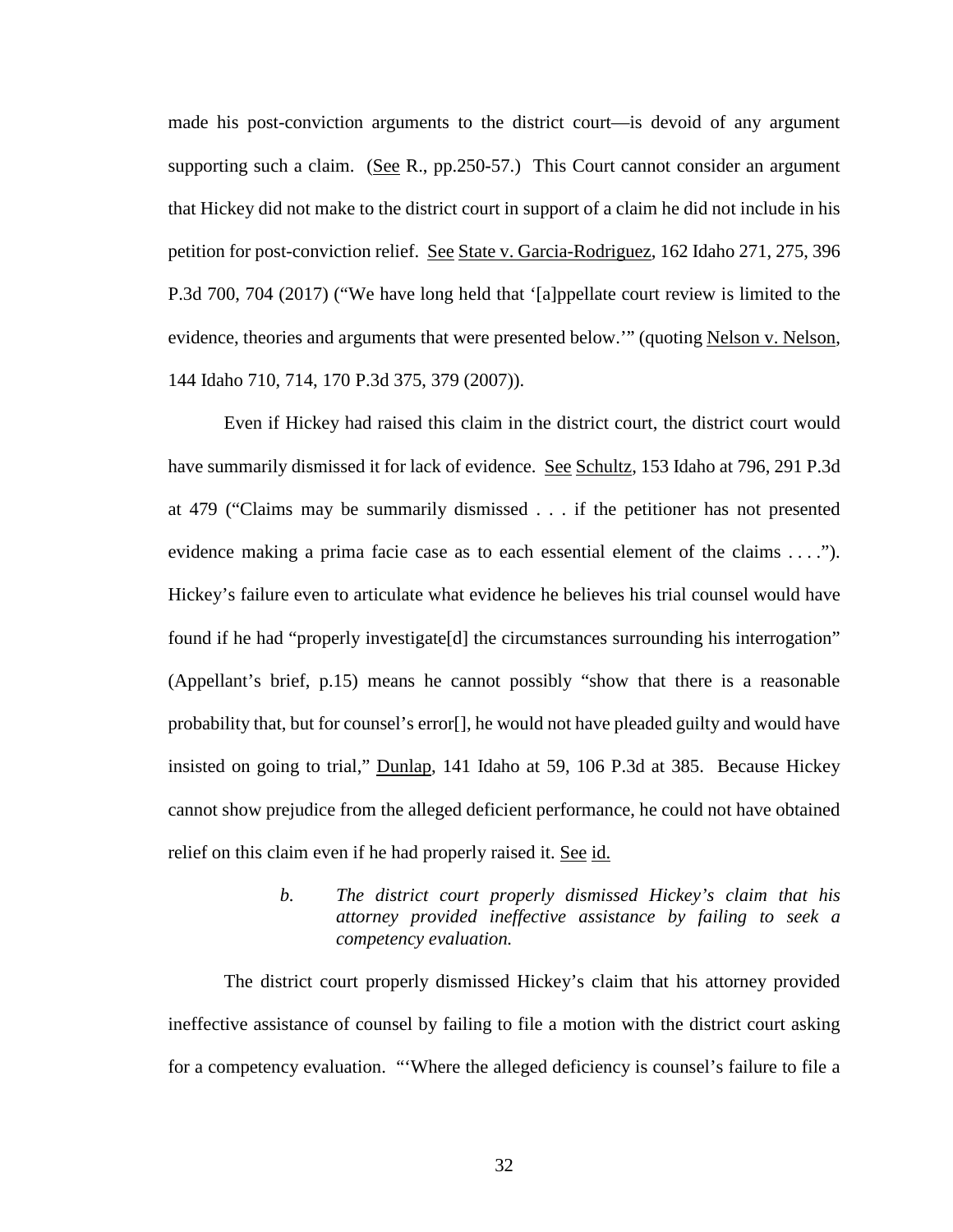motion, a conclusion that the motion, if pursued, would not have been granted by the trial court, is generally determinative of both prongs of the [*Strickland*] test.'" State v. Payne, 146 Idaho 548, 562, 199 P.3d 123, 137 (2008) (alteration in original) (quoting Sanchez v. State, 127 Idaho 709, 713, 905 P.2d 642, 646 (Ct. App. 1995)). Here, there can be no doubt that any motion filed by Hickey's trial counsel seeking a competency evaluation would not have been granted because Hickey's post-conviction counsel filed a motion seeking a competency evaluation and the district court denied it. (R., pp.207-16.) The district court found "nothing to entertain a good faith belief that Mr. Hickey was mentally incompetent at the time of the offense, the entry of his plea or his sentencing." (R., p.215.) Hickey has not challenged on appeal the district court's order denying a mental health examination. Thus, Hickey's trial counsel could not have provided ineffective assistance by not filing a motion seeking a competency evaluation because "the motion, if pursued, would not have been granted by the trial court." Payne, 146 Idaho at 562, 199 P.3d at 137.

Furthermore, Hickey has not presented admissible evidence to show prejudice. To show prejudice, a petitioner claiming his trial counsel provided ineffective assistance by failing to request a competency evaluation must "present<sup>[]</sup> admissible evidence showing that there is a reasonable probability that he was incompetent at the time he entered his plea." Ridgley v. State, 148 Idaho 671, 678, 227 P.3d 925, 932 (2010).

In Ridgley, the petitioner claimed his trial counsel provided ineffective assistance by failing to seek a competency evaluation. Id. at 677, 227 P.3d at 931. The petitioner presented to the district court a psychological evaluation "noting that [the petitioner] suffers from some indications of depression, post-traumatic stress disorder, and anxiety disorder." Id. at 678, 227 P.3d at 932. The Idaho Supreme Court found that evaluation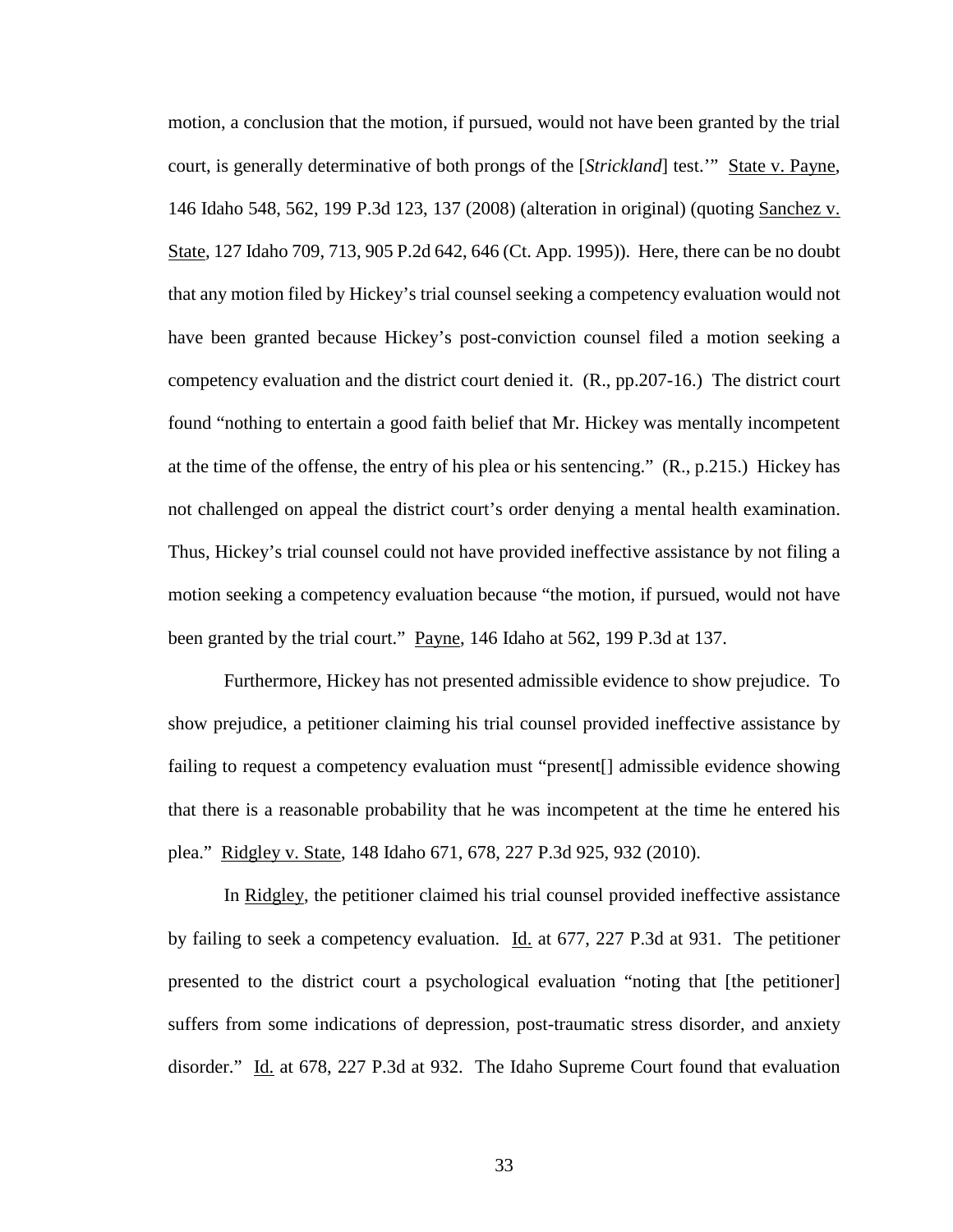insufficient to show prejudice for two reasons: (1) "the report also states that [the petitioner] is 'oriented to person, place and time'" and (2) "the report addressed only [the petitioner's] mental state at the time it was prepared; the report says nothing about [the petitioner's] mental state at the time he entered his plea—nine months earlier." Id. Because the petitioner "did not present an expert's opinion that he was not competent, as defined by I.C. § 18-210, at the time he pled guilty," the Idaho Supreme Court affirmed the summary dismissal of the petitioner's claim. Id. at 678-79, 227 P.3d at 932-33.

Ridgley controls the outcome of Hickey's claim. None of the evaluations Hickey presented to the district court even purport to evaluate whether Hickey was competent at the time he pled guilty on October 9, 2015. Only two of Hickey's reports actually reflect evaluations of his mental state: a psychological assessment and a mental health assessment.<sup>[9](#page--1-5)</sup> (R., pp.150-52.) The psychological assessment was conducted approximately *six years* before he pled guilty and the mental health assessment was conducted more than *three years* before he pled guilty (R., pp.154, 159)—both time frames far longer than the nine-month differential that doomed the petitioner's claim in Ridgley.

Even the most contemporaneous evaluation, recorded in the GAIN-I report, which Hickey did not present to the district court to support his claim, was conducted a full month after Hickey pled guilty. (PSI, p.63.) Presumably, Hickey did not present the GAIN-I report to the district court because, although it shows a diagnosis of alcohol dependence

 $\overline{a}$ 

<sup>&</sup>lt;sup>9</sup> The Report of Adaptive Behavior Testing, which is dated seventeen months prior to Hickey's guilty plea, only reports Hickey's broad independence score. (R., p.166.) It does not provide any specific commentary on his mental state—let alone his mental state at the time he pled guilty. (See R., pp.166-69.) The Medical, Social and Developmental Assessment Summary, which is dated six months prior to Hickey's guilty plea, only summarizes evaluations that had been conducted in the past, none of which comment on Hickey's mental competency at the time he entered his guilty plea. (R., pp.170-82.)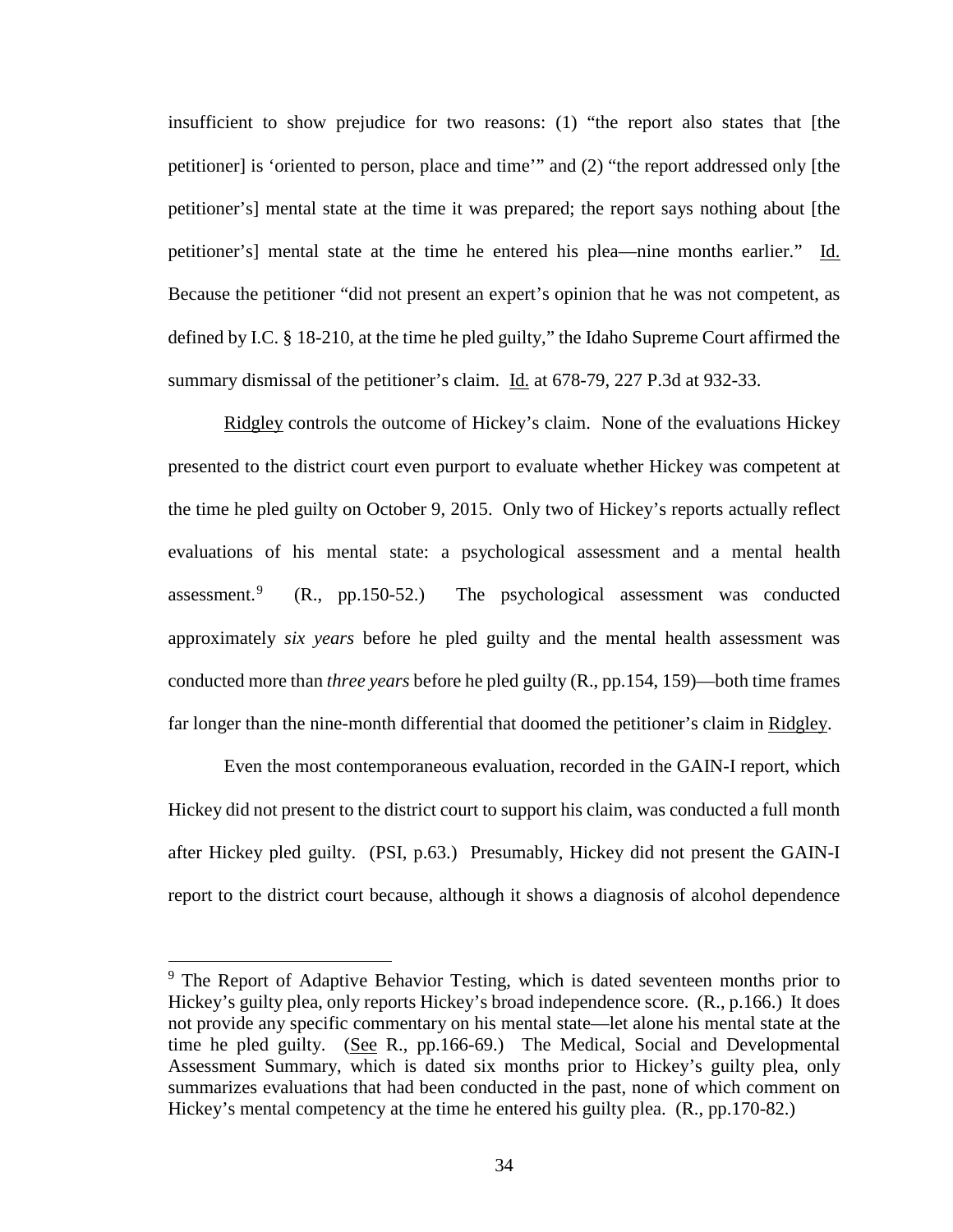and rule-out diagnoses of mood disorder, anxiety disorder, and attention deficit hyperactive disorder (R., p.64), the report also states that "[t]he staff observed minimal indications of developmental disabilities and no evidence of cognitive impairment" (R., p.68). Setting aside the timing, the observation in the GAIN-I report that the staff observed "no evidence of cognitive impairment" is fatal to Hickey's claim. See Ridgley, 148 Idaho at 678, 227 P.3d at 932 (affirming dismissal of claim, in part, because the psychological evaluation "states that [the petitioner] is 'oriented to person, place and time'"). Because Hickey "did not present an expert's opinion that he was not competent, as defined by I.C. § 18-210, at the time he pled guilty," the district court properly dismissed his ineffective assistance claim based on his trial counsel's failure to seek a competency evaluation. Id.

> *c. The district court properly dismissed Hickey's claim that his attorney provided ineffective assistance by failing to present evidence of Hickey's developmental disabilities to the district court.*

As a preliminary matter, it is unclear whether Hickey is pursuing this theory as a stand-alone claim for relief or as part of his counsel's alleged ineffective assistance for failing to seeking a mental competency evaluation. In his Amended Petition For Post-Conviction Relief, Hickey alleged two separate but related ineffective assistance claims concerning his developmental disability: claim 6(c) alleged that Hickey's counsel was ineffective for failing to seek a mental competency evaluation and claim 6(d) alleged that Hickey's counsel was ineffective because he "failed to present evidence to the court that I am developmentally disabled." (R., p.187.) The district court notified Hickey that it intended to dismiss both claims  $6(c)$  and  $6(d)$  for the same reasons.  $(R., p.231.)$  In his Motion for Reconsideration, Hickey seemed to combine the claims when he argued that the district court should not dismiss  $6(c)$  but made no argument as to  $6(d)$ .  $(R., pp.256-57.)$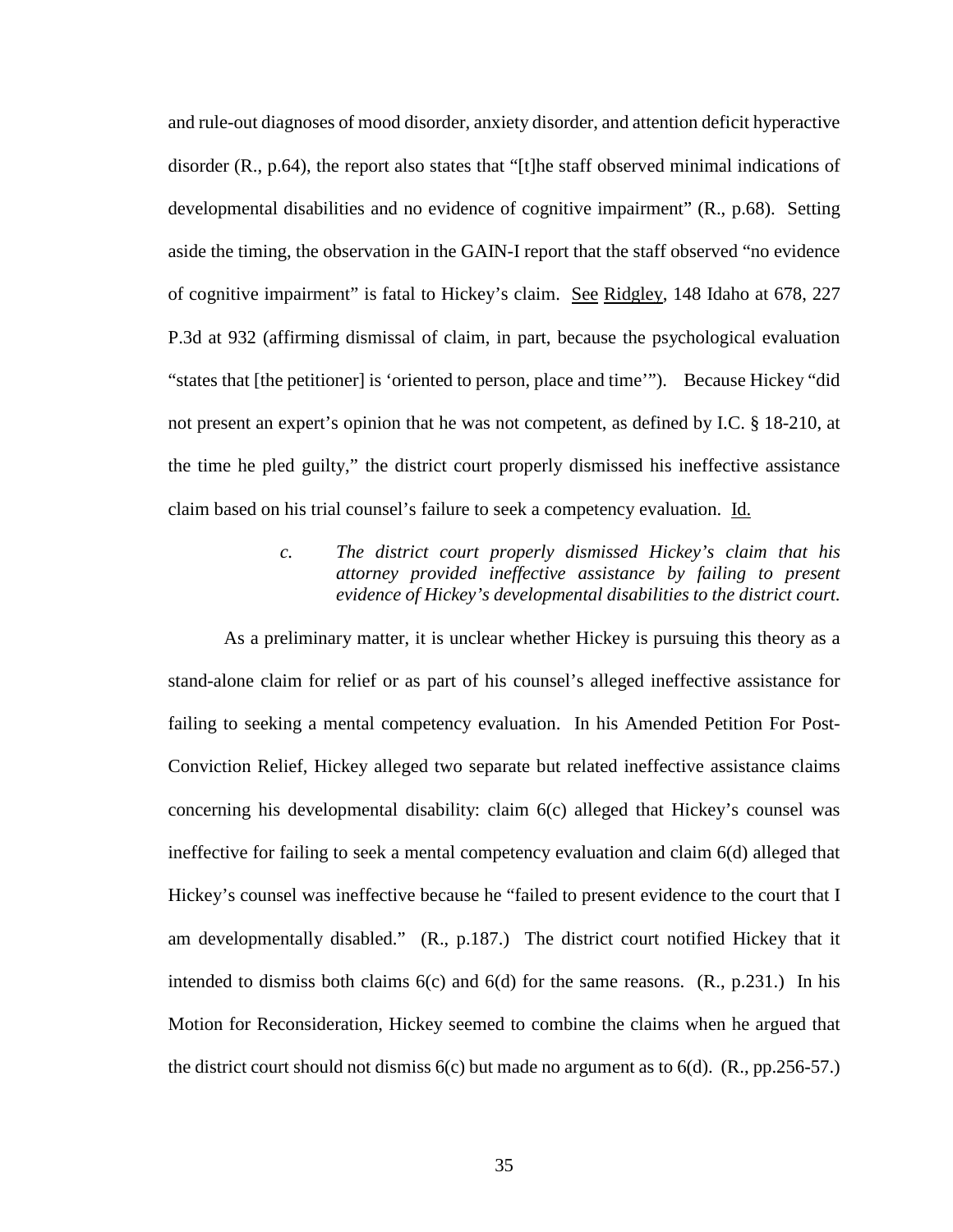On appeal, though his intent is not clear, Hickey seems to re-assert claim 6(d) as an independent claim: "[H]is attorney did not attempt to obtain a competency evaluation of him *and* did not present evidence to the district court regarding his developmental disabilities." (Appellant's brief, p.15 (emphasis added).)

Regardless of Hickey's intent on appeal, the district court properly dismissed claim 6(d). To the extent Hickey's opening brief addressed his attorney's failure to present evidence to the district court of his developmental disability as part of claim  $6(c)$ , the district court properly dismissed claim 6(c) for the reasons explained above. See supra Part I.3.b. To the extent Hickey intended to argue claim 6(d) as a separate claim in his opening brief, the district court properly dismissed claim 6(d) because Hickey did not present any admissible evidence showing deficient performance and prejudice. See Dunlap, 141 Idaho at 59, 106 P.3d at 385. In fact, in the district court, Hickey failed even to specify in what context he believes his trial counsel should have presented evidence of his developmental disability. (See R., pp.185-87, 250-57.)

Hickey's opening brief on appeal only muddies the water. (See Appellant's brief, pp.15-16.) Hickey cites an unpublished decision in which the Idaho Court of Appeals reversed the summary dismissal of an ineffective assistance of counsel claim based on the failure to present evidence of a developmental disability as a mitigating factor during sentencing. (See Appellant's brief, p.15 (citing Richman v. State, 136 Idaho 457, 35 P.3d) 274 (Ct. App. 2001) (unpublished)).) But Hickey quickly concedes that he "is not challenging the length of the sentence he received." (Appellant's brief, p.16.) His decision not to assert that his trial counsel failed to present evidence of his developmental disability at the sentencing hearing makes sense, given that his trial counsel *did* provide evidence of